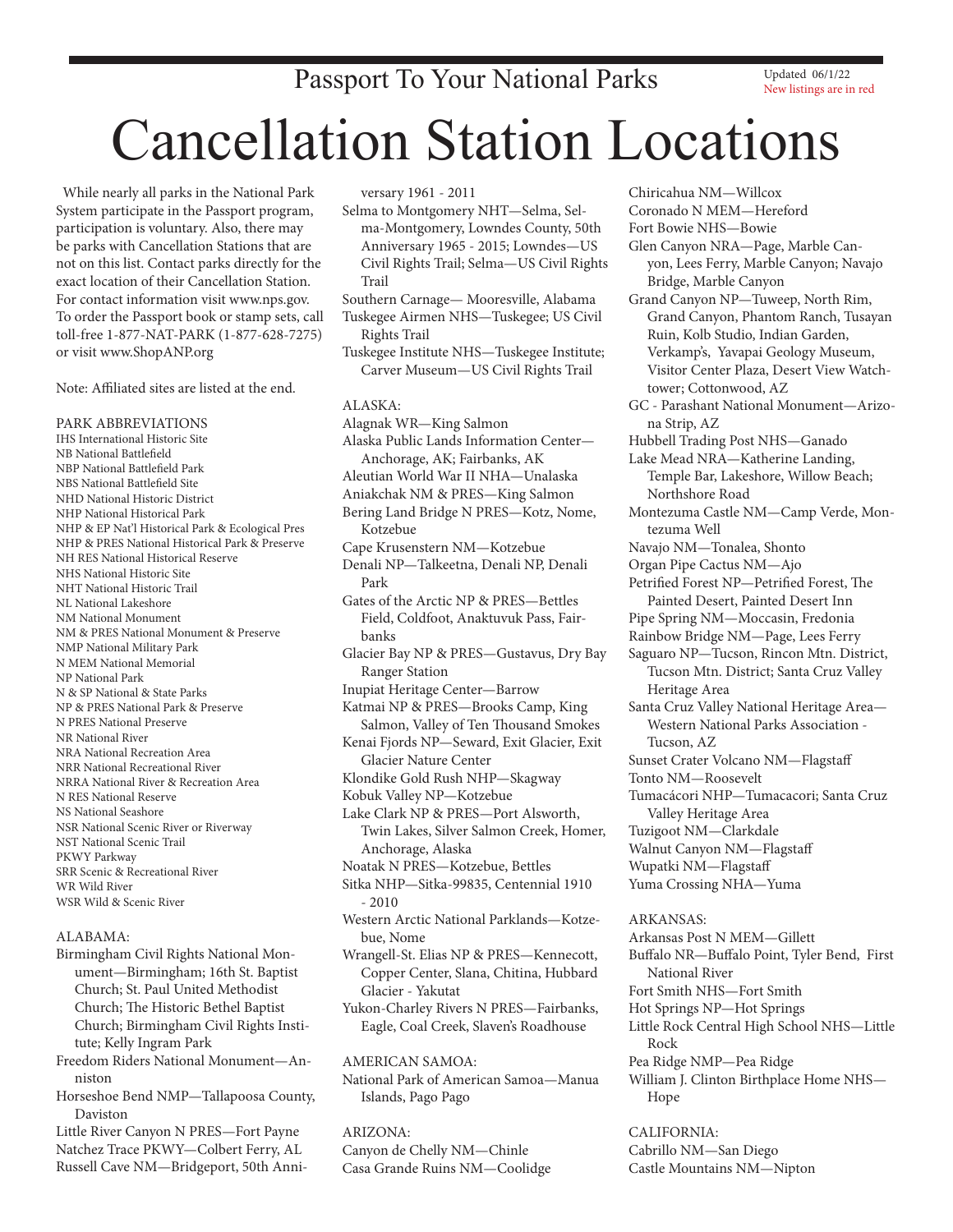César E. Chávez National Monument— Keene

- Channel Islands NP—Santa Barbara; Ventura; Anacapa Island; Santa Cruz Island; Santa Barbara Island; San Miguel Island; Santa Rosa Island
- Death Valley NP—Death Valley, Scotty's Castle, Stovepipe Wells, Furnace Creek, Devils Hole

Devils Postpile NM—Mammoth Lakes

- Eugene O'Neill NHS—Danville
- Fort Point NHS—Presidio of San Francisco
- Golden Gate NRA—Alcatraz Island, Cliff House, Fort Funston, Fort Mason, Marin Headlands, Pacifica, San Francisco, Crissy Field, Crissy Field Center, Fort Baker, Battery Townsley, Muir Beach Redwood Creek Watershed, Lands End, Golden Gate Bridge 75th Anniversary 1937 - 2012, Roving Ranger, Point Bonita Lighthouse, Golden Gate Bridge, Land's End, Nike Missile Site, Muir Woods, Presidio, Juan Bautista de Anza NHT, Fort Point, Rob Hill; Cavallo Point the Lodge at the Golden Gate

John Muir NHS—Martinez

- Joshua Tree NP—Twentynine Palms, Joshua Tree, Indian Cove, Cottonwood, Black Rock Nature Center, Keys Ranch, Oasis of Mara
- Kings Canyon NP— Cedar Grove, Kings Canyon Visitor Center, Grant Grove, 75th Anniversary 1940 - 2015
- Lassen Volcanic NP—Loomis Museum; Kohm Yah-mah-nee; California; 100th Anniversary 1916 - 2016

Lava Beds NM—Tulelake

- Manzanar NHS—Independence, Manzanar
- Mojave N PRES—Barstow, Hole-in-the-Wall, Kelso, Mojave River Valley Museum
- Muir Woods NM—Muir Woods VC, Mill Valley

Pinnacles NP-Paicines

- Point Reyes NS—Point Reyes Station, Point Reyes
- Port Chicago Naval Magazine N MEM— Concord

Redwood National and State Parks—Crescent City, Hiouchi Visitor Center, Orick, Kuchel Visitor Center, Prairie Creek Redwoods SP, Jedediah Smith Redwoods SP

- Rosie the Riveter/WWII Home Front NHP— Richmond, SS Red Oak Victory
- San Francisco Maritime NHP—San Francisco
- Santa Monica Mountains NRA—Newberry Park, Rancho Sierra Vista/Satwiwa, Calabasas, Franklin Canyon Park, Paramount Ranch; Circle X Ranch—Santa Monica Mountains NRA, CA
- Sequoia NP—Mineral King, Crystal Cave, 125th Anniversary 1890 - 2015, Foothills Visitor Center, Lodgepole Visitor Center,

Giant Forest Museum Tule Lake National Monument —Tulelake Whiskeytown NRA—Visitor Center Yosemite NP—Arch Rock; Big Oak Flat; California; Hetch Hetchy; Tioga Pass; Tuolumne Meadows; Yosemite Valley; Wawona; Yosemite; Happy Isles Art and Nature Center; 125th Anniversary 1890 - 2015; Mariposa Grove

#### COLORADO:

Bent's Old Fort NHS—Southwest Chief, La Junta, Trails and Rails Southwest Chief Black Canyon of the Gunnison NP—Montrose; North Rim - Crawford Colorado NM—Fruita, California Zephyr Continental Divide NST— Golden, CO Curecanti NRA—Gunnison, Cimarron Dinosaur NM—Dinosaur Florissant Fossil Beds NM—Florissant, CO Great Sand Dunes NM & PRES—Mosca Great Sand Dunes NP & PRES—Mosca Hovenweep NM—Utah-Colorado Mesa Verde NP—Mesa Verde; Wetherill Mesa Rocky Mountain NP—Alpine Visitor Center, Estes Park, Grand Lake Sand Creek Massacre NHS—Kiowa County,

Eads, 10th Anniversary 2007 - 2017 South Park NHA—Park County Yucca House NM—Cortez

CONNECTICUT:

Weir Farm NHP—Wilton-Ridgefield New England NST

#### DELAWARE:

First State National Historical Park— Ryves Holt House - Lewes; Beaver Valley - Woodlawn Tract; Fort Christina - Wilmington; John Dickinson Plantation; Old Swedes Church - Wilmington; The Green - Dover; New Castle Court House; The Green - New Castle

## FLORIDA:

- Big Cypress N PRES—Ochopee, Welcome Center, Swamp Welcome Center; Nathaniel P Reed Visitor Center
- Biscayne NP—Homestead
- Canaveral NS—Titusville; New Smyrna Beach; Seminole Rest; Eldora; Playalinda Beach; Apollo Beach
- Castillo de San Marcos NM—St. Augustine
- De Soto N MEM—Bradenton
- Dry Tortugas NP—Dry Tortugas, Key West, Garden Key
- Everglades NP—Homestead, Royal Palm, Flamingo, Gulf Coast, Shark Valley, Nike Missile Base, Coopertown, Everglades Safari Park, Gator Park
- Florida NST—Gulf Islands NS, Big Cypress, National Forests in Florida

Fort Caroline N MEM—Jacksonville

- Fort Matanzas NM—St. Augustine
- Gulf Islands NS—Fort Barrancas; Fort Pickens; Florida NST; Advanced Redoubt; Fort Pickens Network to Freedom; The Barrancas Netowrk to Freedom; FL-MS, FL-MS, Pensacola Pass Network to Freedom
- Kingsley Plantation, Timucuan Preserve— Jacksonville, Ft. George Island
- Timucuan Ecological and Historic PRES— Jacksonville
- Timucuan N PRES—Jacksonville; Ribault Club, Fort George Island

GEORGIA:

Andersonville NHS—Andersonville, Andersonville National Cemetery

Chattahoochee River NRA—Atlanta, GA

Chattahoochee River NWT—Atlanta

- Chickamauga & Chattanooga NMP—Ft. Oglethorpe, Chickamauga Battlefield VC, Cravens House, Missionary Ridge, Moccasin Bend Nat'l Archeological District, Orchard Knob, Signal Point; Network to Freedom
- Cumberland Island NS—St. Marys
- Fort Frederica NM—St. Simons Island
- Fort Pulaski NM—Cockspur Island, Sutler Store, Gullah-Geechee, Underground RR Freedom Network
- Jimmy Carter NHP—Plains; Plains Depot 1976 Campaign HQ; Plains High School - Plains, GA; Boyhood Farm - Archery, GA
- Kennesaw Mountain NBP—Kennesaw
- Martin Luther King, Jr. NHP—Atlanta; AM-
- TRAK Crescent; Historic Fire Station No. 6; US Civil Rights Trail
- Ocmulgee NM—Macon

GUAM:

War in the Pacific NHP

HAWAII:

Haleakala NP—Kipahulu, Makawao; Headquarters Visitor Center; Haleakalā Summit; Kīpahulu Visitor Center; Maui, Hawaii

Hawaii Volcanoes NP—Hawaii NP, Jaggar Museum, Kilauea Visitor Center, Panau Coastal Contact Station, Kahuku Unit

- Honouliuli National Monument—Waipahu
- Kalaupapa NHP—Kalaupapa
- Kaloko-Honokohau NHP—Kailua-Kona Pu'uhonua o Honaunau NHP—Kona,
- Honaunau

Pu'ukohola Heiau NHS—Kawaihae—

- USS Arizona MEM—Honolulu, Pearl Harbor
- USS Oklahoma Memorial—Pearl Harbor
- USS Utah Memorial—Pearl Harbor
- WWII Valor in the Pacific NM—Pearl Harbor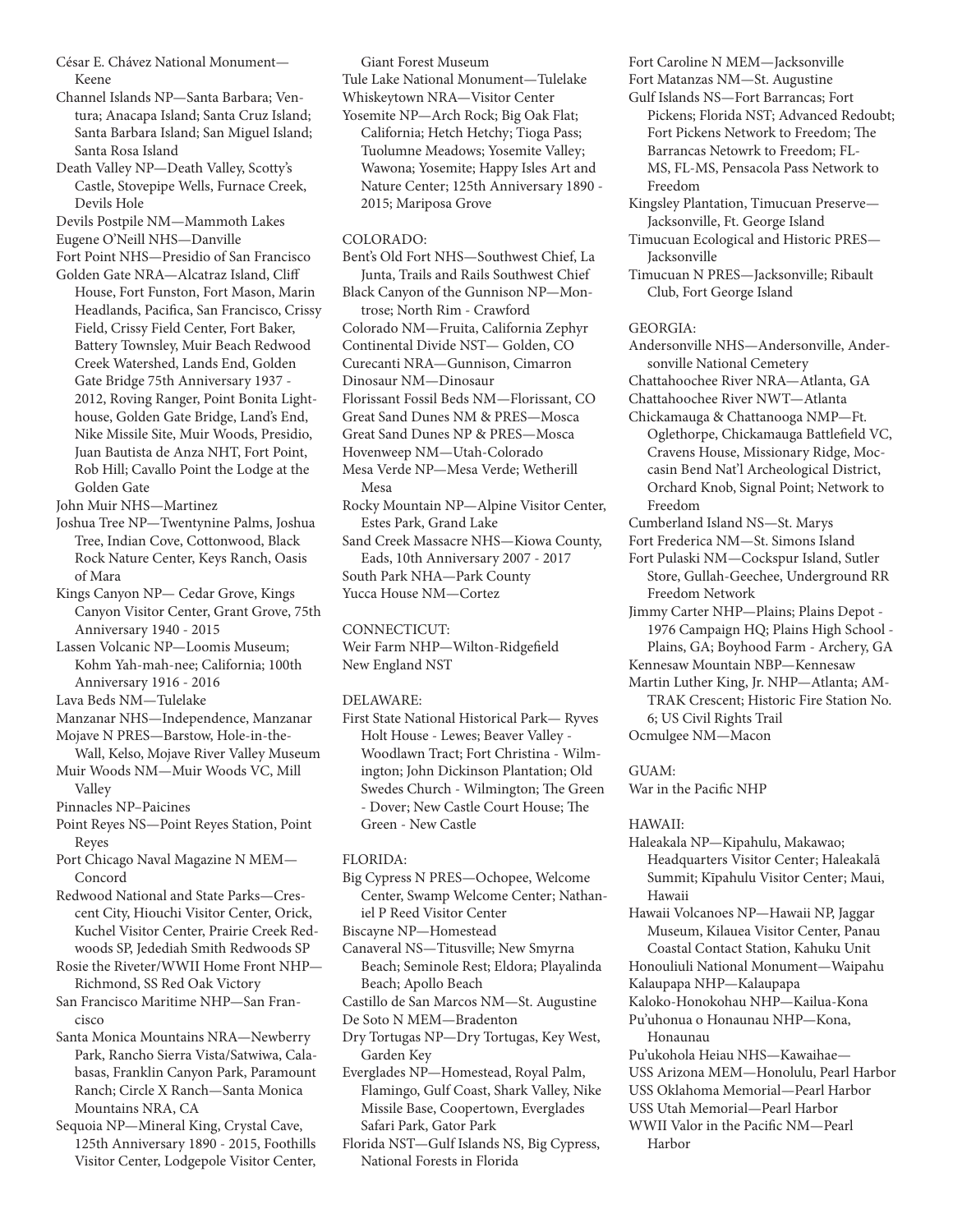## IDAHO:

- City of Rocks N RES—CA Trail-Almo, Almo
- Craters of the Moon NM
- Craters of the Moon NM & PRES
- Hagerman Fossil Beds NM—Hagerman, 25th Anniversary; Thousand Springs State Park

Minidoka NHS —Jerome

Nez Perce NHP—Lapwai; Nee-Mee-Poo Trail; Lolo Pass

## ILLINOIS:

- Chicago Portage NHS—Lyons
- Lincoln Home NHS—Springfield, Trails and Rails Lincoln Service, Trails & Rails - Texas Eagle
- Pullman NM—Chicago, Historic Pullman Foundation, Illinois Historic Preservation Agency, National Pullman Porter Museum; HPF Pullman Exhibit Hall; Pullman at Home; Pullman State Historic Site

## INDIANA:

- George Rogers Clark NHP—Vincennes
- Indiana Dunes NP—Porter; Wolverine Trails & Rails; Blue Water Trails & Rails; West Beach; Chellberg Farm; Bailly Homestead; Pin Hook Bog; Mount Baldy

Lincoln Boyhood N MEM—Lincoln City; Living Historical Farm

## IOWA:

- Effigy Mounds NM—Harpers Ferry
- Herbert Hoover NHS—West Branch

Lewis & Clark NHT—Onawa, IA; Dorothy Pecaut Nature Center

Oregon NHT—Council Bluffs

Western Historic Trails Center—Council Bluffs

## KANSAS:

Brown v. Board of Education NHS—Topeka Fort Larned NHS—Fort Larned, Larned Fort Scott NHS—Fort Scott Nicodemus NHS—Nicodemus Tallgrass Prairie N PRES—Strong City

## KENTUCKY:

- Abraham Lincoln Birthplace NHP—Hodgenville, Boyhood Home Unit
- Big South Fork NRRA—Stearns, Blue Heron Camp Nelson NM—Nicholasville
- Cumberland Gap NHP—Middlesboro; Gap Cave; Hensley Settlement; Wilderness Road Trail; Pinnacle Overlook; 50th Anniversary; Iron Furnace 1819; Tri-State Marker
- International Biosphere Reserve— Mammoth Cave, KY
- Lewis and Clark NHT— Paducah, KY; Big Bone Lick SHS
- Mammoth Cave NP—Mammoth Cave; UN-ESCO World Heritage Site; International

Biosphere Reserve

UNESCO World Heritage Site— Mammoth Cave, KY

## LOUISIANA:

- Cane River Creole NHP—Bermuda, Derry Chalmette Battlefield
- 200th Anniversary 1815 2015 Jean Lafitte NHP & PRES—Barataria Unit, Chitimacha, Chalmette, French Quarter Unit, St. Bernard, Marrero, New Orleans Unit, Prairie n, Sunset Limited, Wetlands, Acadian Cultural Center, Eunice, Lafayette, Thibodaux, Chalmette Battlefield National Center for Preservation Technology and Training—Natchitoches New Orleans Jazz NHP—New Orleans

Poverty Point NM—Epps

## MAINE:

Acadia NP—Bar Harbor; Schoodic Peninsula; Isle au Haut; Blackwoods Campground; Islesford; Seawall Campground; Cadillac Mountain; Thunder Hole; Jordan Pond; Sieur de Monts Nature Center; Village Green; Thompson Island; Schoodic Woods; Duck Harbor

Katahdin Woods and Waters NM—Penobscot County

Saint Croix Island IHS—Red Beach, Calais, Bar Harbor

## MARYLAND:

- Antietam NB—Sharpsburg, Newcomer House, Pry House Field Hospital Museum
- Antietam National Cemetery—150th Anniversary 1867 - 2017
- Assateague Island NS—Chincoteague, Berlin, 50th Anniversary 1965 - 2015
- Baltimore-Washington PKWY—Greenbelt

Catoctin Mountain Park—Thurmont, Camp Misty Mount

- Chesapeake & Ohio Canal NHP—Sandy Hook; Great Falls; Hancock; Williamsport; Cumberland; Brunswick; Sharpsburg; Hagerstown; Capitol Limited; Lockhouse #6 - Brookmont; Lockhouse #22 - Pennyfield; Lockhouse #49 - Four Locks; Lockhouse # 28 - Point of Rocks; Lockhouse #10 - Cabin John; Lockhouse #25 - Poolesville; 150th Anniversary of the Civil War; Lockhouse #21 - Swains; Swain's Lock #21 - Travilah, MD
- Civil War Defenses of Washington—DC, MD, VA
- Clara Barton NHS—Glen Echo
- Clara Barton Parkway—MD GWMP VA
- Fort Foote Park—Oxon Hill
- Fort McHenry NM & HS—Baltimore
- Fort Washington Park—Fort Washington
- Glen Echo Park—Glen Echo
- Greater Washington National Parks—DC, MD, VA
- Greenbelt Park—Greenbelt
- Hampton NHS—Towson
- Harriet Tubman UGRR NHP—Church Creek; 1822-2022 Harriet Tubman Bicentennial
- Harmony Hall—Fort Washington, Silesia
- Monocacy NB—Frederick
- Oxon Cove Park—Oxon Hill
- Piscataway Park—Accokeek
- Potomac Heritage NST—Hancock, Great Falls, Cumberland, Williamsport, C&O Canal NHP HQ President Street Station—Baltimore

Thomas Stone NHS—Port Tobacco

## MASSACHUSETTS:

- Adams NHP—Quincy, Old House, John Adams & John Quincy Adams Birthplaces Blackstone River Valley NHP—Hopedale,
- Whitinsville Boston African American NHS—Boston, Faneuil Hall, Museum of African American History, African American Trail
- Boston Harbor Islands NRA—Boston, Pavilion, Georges Island, Peddocks Island, Spectacle Island, Little Brewster Island; Thompson Island
- Boston NHP—Freedom Trail, Charlestown Navy Yard, Bunker Hill, Faneuil Hall, Old North Church, Old South Meeting House, Old State House, Paul Revere House, USS Constitution, USS Constitution Museum, Dorchester Heights, USS Cassin Young
- Cape Cod NS—S. Wellfleet, Salt Pond VC, Province Lands Visitor Center, Marconi Station Site, Old Harbor Lifesaving Station, Highland Light
- Frederick Law Olmsted NHS—Brookline
- John F. Kennedy NHS—Brookline
- Longfellow House Washington's Headquarters NHS—Cambridge; Underground RR Freedom Network
- Lowell NHP—Lowell, Boott Cotton Mills Museum, Lower Locks Gatehouse, Moody Street Feeder Gatehouse, Guard Locks/ Francis Gate
- Minute Man NHP—Concord & Lexington, The Wayside, North Bridge VC, Minute Man Visitor Center
- New Bedford Whaling NHP—New Bedford New England NST
- Salem Maritime NHS—Salem, The Friendship, Custom House, Derby House, Derby Light, Narbonne House, Waite & Peirce, America's First, Hawkes House, St. Joseph Hall
- Saugus Iron Works NHS—Saugus
- Springfield Armory NHS—Springfield, Vermonter

## MICHIGAN:

Father Marquette N MEM—St. Ignace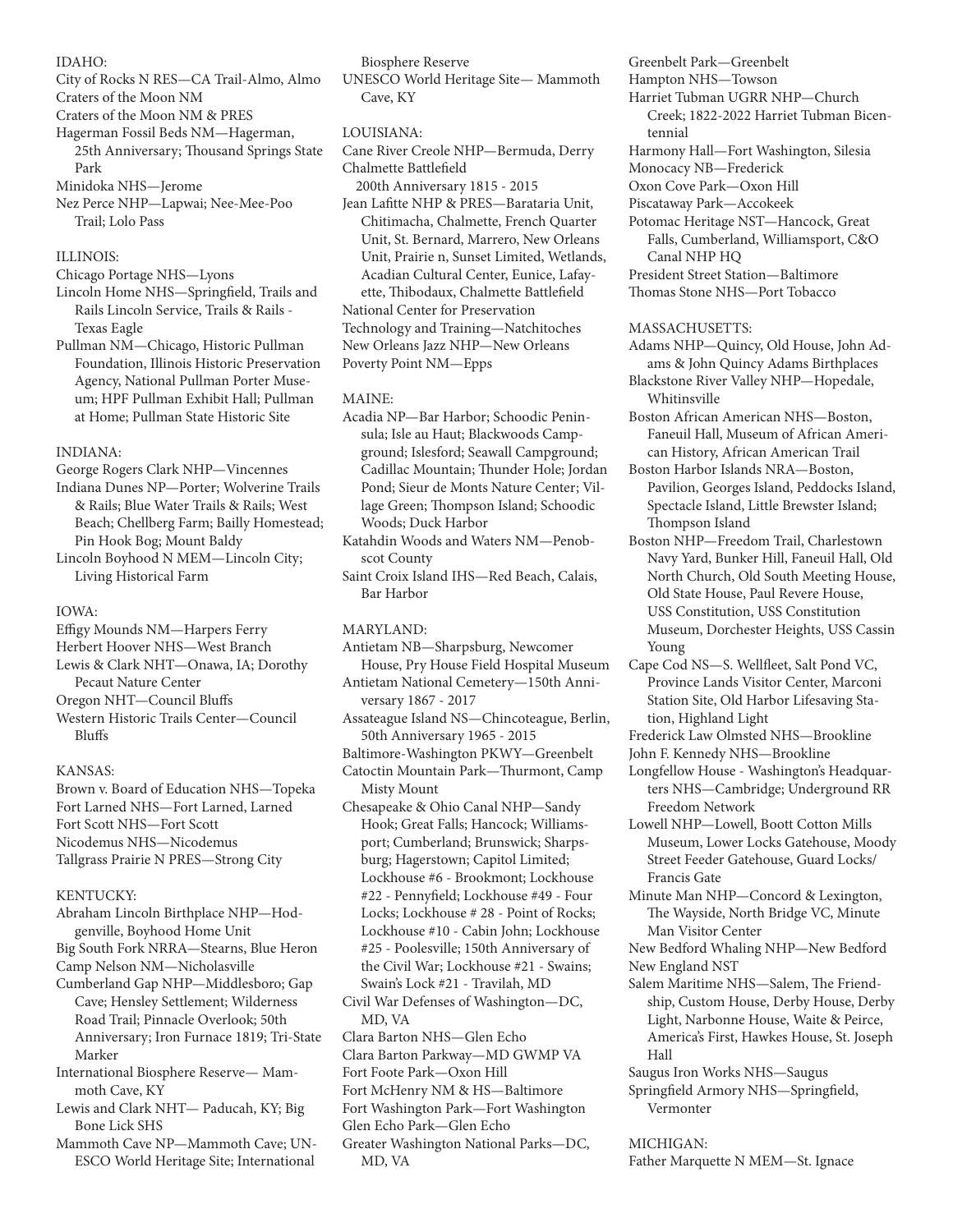Isle Royale NP—Houghton; Rock Harbor; Windigo; USNPS Ranger III

Keweenaw NHP—Calumet

North Country NST—Pictured Rocks NL, Grand Marais, MI; Valley City, ND; Munising-Grand Marais, MI

Pictured Rocks NL—Au Sable Light Station, Munising Falls, Munising, Miners Castle, Grand Marais, Grand Sable VC River Raisin NBP—Monroe

Sleeping Bear Dunes NL—Empire, Dune Center, General Store, S. Manitou Island,

N. Manitou Island; Port Oneida

## MINNESOTA:

Grand Portage NM—Grand Portage Mississippi NRRA—St. Paul, C.R. Dam East, Ft. Snelling S.P., N Miss Reg Park, Mill City, C.R. Dam West, Empire Builder, St. Anthony Falls; Coon Rapids Dam; Minneapolis; Trails and Rails Empire Builder, 25th Anniversary 1988 - 2013, Coldwater Spring, St. Anthony Falls Lock and Dam North Country NST

Pipestone NM—Pipestone, NM

Voyageurs NP—Crane Lake, Kabetogama Lake, Ash River, Int'l Falls, Kettle Falls, Rainy Lake Visitor Center

## MISSISSIPPI:

Brices Cross Roads NBS—Baldwyn, Tupelo Corinth CW Interpretive Center—Corinth, 38834

Fort Massachusetts—West Ship Island

Gulf Islands NS—Fort Massachusetts

- Natchez NHP—Melrose, William Johnson House, Fort Rosalie; Visitor Center
- Natchez Trace PKWY—Brices Crossroads, Koscuisko, Mississippi Crafts Center, Tupelo, Tupelo NB, NST, Mount Locust, Ridgeland, MS, Colbert Ferry, AL, Clinton, MS; AL, MS, TN
- Shiloh NMP—Corinth Civil War Center, Corinth Contraband Camp
- Siege & Battle of Corinth NHL—Corinth, Verandah House

Tupelo NB

- U.S.S. Cairo Museum—Vicksburg
- Vicksburg NMP—Vicksburg; Vicksburg National Cemetery; USS Cairo; Shirley House

## MISSOURI:

- George Washington Carver NM—Diamond Harry S Truman California Trail—Independence
- Harry S Truman NHS—Harry S Truman VC, Independence, Grandview
- Harry S Truman Oregon Trail—Independence
- Gateway Arch NP—St. Louis; Kansas City Mule; Ann Rutledge; Texas Eagle; Trails and Rails Lincoln Service; Trails and Rails

Missouri River Runner; Old Courthouse Lewis and Clark NHT— Missouri State Museum

Ozark NSR—Round Spring, Van Buren, Eminence, Alley, Big Spring, Alley Spring, Akers Ferry, Pulltite, Alley Mill, 50th Anniversary 1964 - 2014 Ste. Geneviève NHP— Ste. Genevieve, MO Ulysses S. Grant NHS—St. Louis

Wilson's Creek NB—Republic

## MONTANA:

Bear Paw Battlefield—Empire Builder Big Hole NB—Wisdom Bighorn Canyon NRA—Fort Smith, Afterbay Contact Station, Yellowtail Dam VC Glacier NP—Apgar, Logan Pass, St. Mary, West Glacier, Many Glacier, Two Medicine, Polebridge, Lake McDonald, Goat Haunt Grant-Kohrs Ranch NHS—Deer Lodge Little Bighorn Battlefield—Crow Agency Nez Perce NHP—Bear Paw Battlefield Yellowstone NP—West Entrance Visitor Center, North Entrance

NEBRASKA:

Agate Fossil Beds NM—Harrison, 50th Anniversary 1965 - 2015 Chimney Rock NHS—Bayard Homestead NHP—Beatrice Missouri NRR—SD-NE Niobrara NSR—Nebraska Scotts Bluff NM—Gering, Oregon Trail

## NEVADA:

Great Basin NP—Baker, Lehman Caves Lake Mead NRA—Boulder City, Las Vegas Bay, Cottonwood Cove, Overton, The Boulevard, Boulder Beach, Callville Bay; Northshore Road

Tule Springs Fossil Beds NM—Nevada

NEW HAMPSHIRE:

Saint-Gaudens NHS—Cornish

## NEW JERSEY:

Delaware Water Gap NRA—Kittatinny Point Visitor Center, Millbrook Village, Peters Valley School of Craft Store

Gateway NRA - Sandy Hook—Highlands, Camp Gateway - Sandy Hook, 250th Anniversary 1764 - 2014; 50th Anniversary 2022 / Staten Island Unit; 50th Anniversary 2022 / Jamaica Bay Wildlife Refuge; 50th Anniversary 2022 / Sandy Hook Unit

## Great Egg Harbor SRR

## Maurice SRR

Morristown NHP—Jockey Hollow, Morristown

Paterson Great Falls NHP—Paterson Pinelands NR

Thomas Edison NHP—Glenmont Estate, Laboratory Complex

## NEW MEXICO:

Aztec Ruins NM—Aztec Bandelier NM—Los Alamos Capulin Volcano NM—Capulin Carlsbad Caverns NP—Carlsbad Chaco Culture NHP—Nageezi El Malpais NM—Grants, El Malpais Visitor Center El Morro NM—Ramah Fort Union NM—Watrous Gila Cliff Dwellings NM—Silver City, Mimbres, Trailhead Museum Manhattan Project NHP—Los Alamos Pecos NHP—Pecos, Route 66 pre-1937; Trading Post Petroglyph NM—Albuquerque, 50th Anniversary 1965 - 2015 Salinas Pueblo Missions NM—Mountainair, New Mexico, Abo, Gran Quivira, Quarai Santa Fe Trail Bicentennial, 1821-2021— Pecos NHP; Arrow Rock SHS; Bent's Old Fort NHS; Fort Larned NHS; Fort Osage NHL; Kaw Mission SHS; Fort Union Nat'l Monument; National Historic Trail Valles Caldera N PRES—Jemez Springs White Sands NM—Alamogordo NEW YORK: African Burial Ground NM—New York Castle Clinton NM—New York Eleanor Roosevelt NHS—Hyde Park Ellis Island Immigration Museum—New York/ New Jersey Federal Hall N MEM—New York Fire Island NS—Wilderness, Watch Hill, Lighthouse, Sailors Haven, William Floyd Estate, Patchogue, 50th Anniversary 1964 - 2014 Fort Stanwix NM—Rome Gateway NRA—Jamaica Bay; Floyd Bennett Field, Brooklyn; Wildlife Refuge District, Queens; Breezy Point, Fort Tilden, Ft. Wadsworth; Miller Field, Staten Island; Great Kills Park, Staten Island, Camp Gateway - Floyd Bennett Field; Camp Gateway - Fort Wadsworth; Ryan VC - Floyd Bennett Field, Jacob Riis Park General Grant N MEM—New York; 150th Anniversary of Grant's Presidency; 200th Birthday Commemoration

Governors Island NM—New York

Hamilton Grange N MEM-New York

- Harriet Tubman National Historical Park— Auburn, NY; Harriet Tubman Bicentennial
- Home of Franklin D. Roosevelt NHS—Hyde Park, Northeast Regional; Top Cottage
- Kate Mullany NHS—Troy Lower East Side Tenement Museum NHS— New York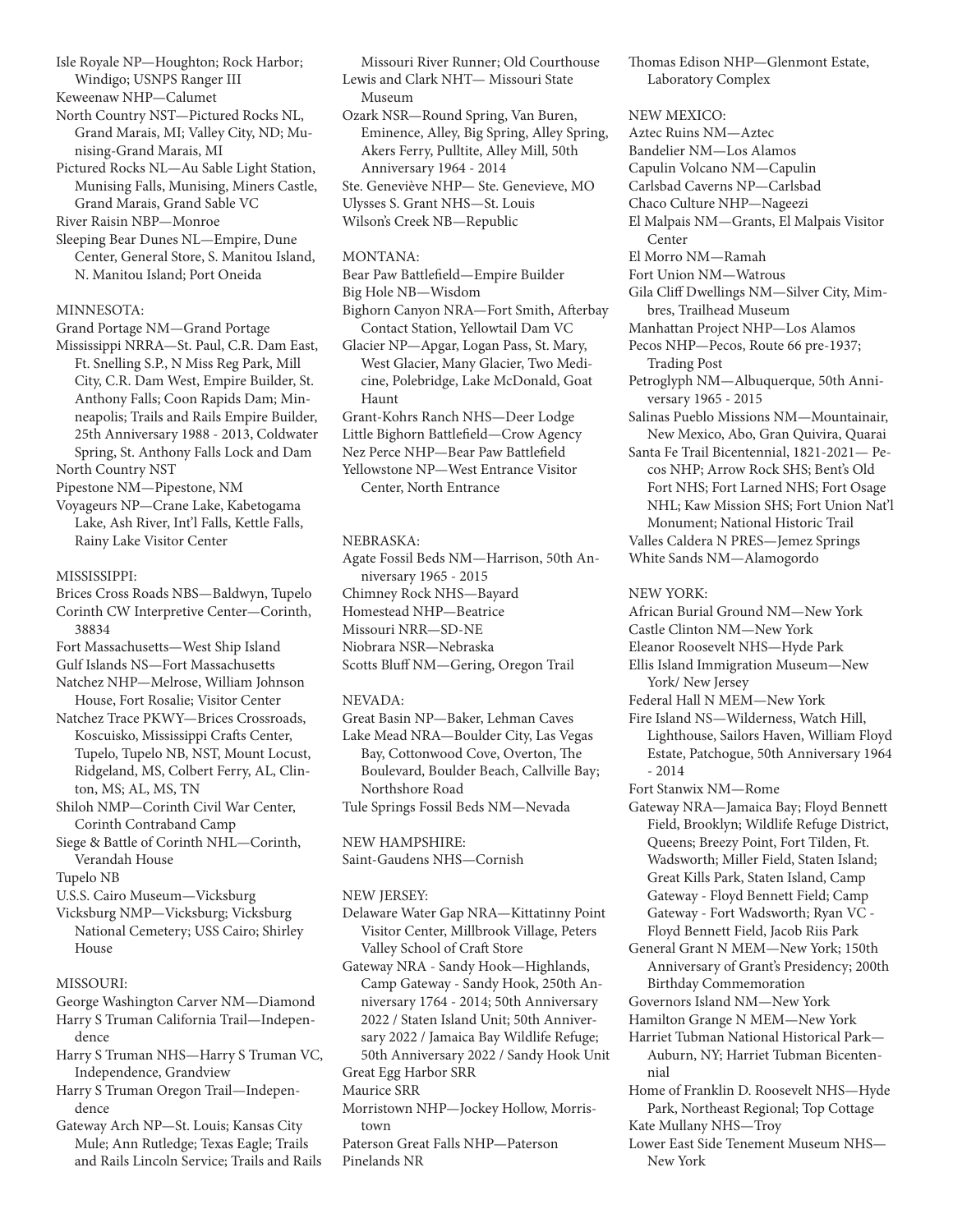Martin Van Buren NHS—Kinderhook, Hudson River Valley NHA

National Parks of New York Harbor—Northeast Regional

Sagamore Hill NHS—Oyster Bay, Sagamore Hill Nature Trail, Roosevelt Museum at Old Orchard, Theodore Roosevelt 150th Birthday, 50th Anniversary 1962 - 2012

Saint Paul's Church NHS—Mount Vernon

Saratoga NHP—Stillwater; Saratoga Monument; Schuyler Estate; Saratoga Surrender Site

Statue of Liberty NM—New York

Stonewall NM—New York

Theodore Roosevelt Birthplace NHS—New York

Theodore Roosevelt Inaugural NHS—Buffalo

Theodore Roosevelt NHS

Thomas Cole NHS—Catskill Upper Delaware SRR—Narrowsburg, Zane Grey Museum

Vanderbilt Mansion NHS—Hyde Park, Adirondack, Trails & Rails

Women's Rights NHP—Seneca Falls, M'Clintock House, Wesleyan Chapel, Bedford Falls, Convention Days, Elizabeth Cady Stanton House

NORTH CAROLINA:

Blue Ridge Parkway—NC-VA, Craggy Gardens, Linville Falls, Museum of N.C. Minerals, Linn Cove Viaduct, Waterrock Knob, Cone Memorial Park, Folk Art Center, Overmountain Victory NHT, BRP Visitor Center, Doughton Park Visitor Center

Cape Hatteras NS—Ocracoke Island, Buxton, Bodie Island, Nags Head, Hatteras Island

Cape Lookout NS—Harkers Island, Portsmouth Village, Cape Lookout Light Station, Beaufort, Long Point Cabins, Great Island Cabins

Carl Sandburg Home NHS—Flat Rock

Fort Raleigh NHS—Roanoke Island

Great Smoky Mountains NP-Deep Creek, Oconaluftee, Cataloochee, Bryson City; Great Smoky Mountains National Park Guilford Courthouse NMP-Greensboro Moores Creek NB—Currie; Greensboro, NC

Overmountain Victory NHT Wright Brothers NM—Kill Devil Hills

Wright Brothers N MEM—Kill Devil Hills

## NORTH DAKOTA:

- Fort Union Trading Post NHS—Williston, Empire Builder International Peace Garden Knife River Indian Villages NHS—Stanton, Empire Builder, North Dakota Lewis and Clark NHT—Washburn, ND Theodore Roosevelt NP—Medora, North
- Unit, South Unit, Painted Canyon, Watford City, Elkhorn Ranch

#### OHIO:

- Charles Young Buffalo Soldiers NM—Wilberforce
- Cuyahoga Valley NP—Boston Store; Brecksville; Boston; Canal Exploration Center; Hunt House; Peninsula; Cuyahoga River Water Trail
- Cuyahoga Valley Scenic Railroad—Akron
- David Berger MEM—Cleveland Heights

Dayton Aviation Heritage NHP—Huffman Prairie, Dunbar House, Cycle Shop, Wright Flyer III, Hawthorn Hill; Wright Factory

- Fallen Timbers Battlefield NHS—Maumee
- Fallen Timbers Monument NHS—Maumee

First Ladies NHS—Canton

Fort Miamis NHS—Maumee

Hopewell Culture NHP—Chillicothe, Camp Sherman

James A. Garfield NHS—Mentor; Underground RR Freedom Network

National Aviation Heritage Area— Champaign Aviation Museum; Wright B. Flyer Perry's Victory & International Peace

MEM—Put-in-Bay William Howard Taft NHS—Cincinnati,

Ohio

## OKLAHOMA:

Chickasaw NRA—Heartland Flyer; Sulphur Oklahoma City N MEM—Oklahoma City Washita Battlefield NHS—Cheyenne

## OREGON:

Crater Lake NP—Crater Lake

Fort Vancouver NHS—McLoughlin House; Oregon City

John Day Fossil Beds NM—Kimberly, Clarno Unit, Painted Hills Unit, Sheep Rock Unit

Lewis & Clark NHP—Fort Clatsop, Salt Works, Fort Stevens

Oregon Caves NM & PRES—Cave Junction

## PENNSYLVANIA:

Allegheny Portage Railroad NHS—Cresson, Staple Bend Tunnel Benjamin Franklin N MEM—Philadelphia Declaration House—Philadelphia Delaware Water Gap NRA—Park Headquarters, Dingmans Falls Visitor Center, Pocono Enviornmental Education Center Edgar Allan Poe NHS—Philadelphia Eisenhower NHS—Gettysburg Flight 93 N MEM—Shanksville; Tower of Voices Fort Necessity NB—Farmington Friendship Hill NHS—New Geneva Germantown White House—Philadelphia Gettysburg NMP—Gettysburg, The David

Wills House Gloria Dei Church NHS—Philadelphia

Hopewell Furnace NHS—Elverson; Buckley

and Brooke Office & Store

- Independence NHP—Philadelphia, Franklin Court, Deshler-Morris House, Liberty Bell, Benjamin Franklin Museum, Old City Hall, Franklin Court Printing Office
- Johnstown Flood N MEM—Saint Michael, The Club House, 125th Anniversary 1889  $-2014$
- Middle Delaware NSR—Bushkill
- Steamtown NHS—Scranton
- Susquehanna NHA—Lancaster, PA; York, PA

Thaddeus Kosciuszko N MEM—Philadelphia

The David Wills House—Gettysburg

Upper Delaware SRR—Beach Lake, Zane Grey Museum, Roebling Bridge

Valley Forge NHP—Valley Forge

## PUERTO RICO:

San Juan NHS—San Cristobal; Old San Juan; Castillo San Cristobal; El Morro; Castillo San Felipe del Morro; San Antonio Guardhouse, El Morro

## RHODE ISLAND:

Blackstone River Valley NHP—Ashton, Pawtucket, RI/MA, Kelly House, Slater Mill, Slatersville

Roger Williams N MEM—Providence Touro Synagogue NHS—Newport

SOUTH CAROLINA:

- Charles Pinckney NHS—Mt. Pleasant, Charleston
- Charleston Light, Sullivan's Island
- Congaree NP—Hopkins; Firefly Festival
- Congaree Swamp NM—Hopkins

Cowpens NB—Chesnee

- Fort Sumter & Fort Moultrie NHP—Charleston Harbor; Sullivan's Island; 150th Anniversary of the Civil War; Liberty Square
- Historic Camden Revolutionary War Site— Camden
- Kings Mountain NMP—Blacksburg
- Liberty Square—Charleston
- Ninety Six NHS—Ninety Six
- Overmountain Victory NHT—Cowpens NB
- Reconstruction Era NHP—Beaufort; Port Royal; St. Helena Island

#### SOUTH DAKOTA:

- Badlands NP—Interior; White River VC; Ben Reifel VC - Interior, SD
- Jewel Cave NM—Custer
- Lewis and Clark NHT— Oahe Dam, SD; Akta Lakota Museum
- Minuteman Missile NHS—Launch Facility Delta-09, Launch Control Facility Delta-01, South Dakota
- Missouri NRR—SD-NE
- Mt. Rushmore N MEM—Keystone, Sculptor's Studio
- Wind Cave NP—Hot Springs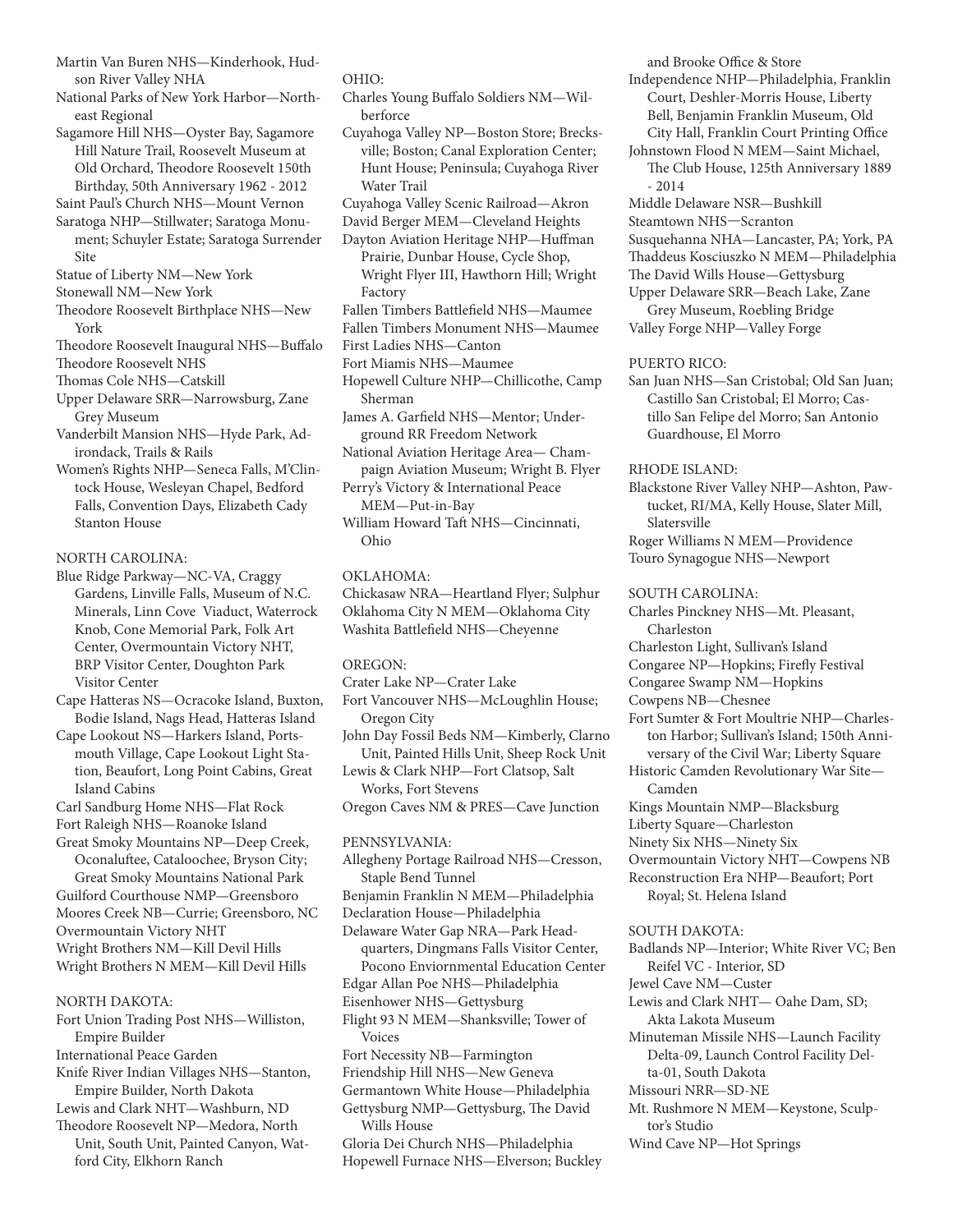TENNESSEE:

- Andrew Johnson NHS—Greeneville, National Cemetery
- Big South Fork NRRA—Oneida, Blue Heron, Stearns, KY, Crossville, Historic Rugby, Helenwood, Charit Creek Lodge
- Chickamauga & Chattanooga NMP—Lookout Mountain, Point Park VC; Network to Freedom
- Fort Donelson NB—Dover, Dover Hotel, Fort Heiman, National Cemetery
- Great Smoky Mountains NP—Gatlinburg, Cades Cove, 75th Anniversary 1934 - 2009, Sugarlands, Tremont, Clingmans Dome, Townsend, Elkmont, Sevierville Visitor Center
- Manhattan Project NHP—Oak Ridge
- Natchez Trace PKWY—Meriwether Lewis Park, Meriwether Lewis Monument, TN Obed WSR—Wartburg
- Shiloh Indian Mounds NHL—Pittsburg Landing
- Shiloh National Cemetery—Pittsburg Landing
- Shiloh NMP—Corinth (Siege and Battle) Unit, Shiloh, Shiloh Battlefield
- Siege & Battle of Corinth NHL—Davis Bridge Battlefield
- Stones River NB—Murfreesboro, Stones River National Cemetery, Fortress Rosecrans, 150th Anniversary 1862 - 2012,
- TEXAS:
- Alibates Flint Quarries NM—Fritch, 50th Anniversary 1965 - 2015
- Amistad NRA—Del Rio, Sunset Limited
- Big Bend NP—Panther Junction, Persimmon Gap, Rio Grande Village, Chisos Basin, Castolon
- Big Thicket N PRES—Kountze
- Chamizal N MEM—El Paso
- Fort Davis NHS—Fort Davis
- Guadalupe Mountains NP—Salt Flat; Dog Canyon; Frijole Ranch; McKittrick Canyon; Butterfield Overland Mail Route - The Pinery; Salt Basin Dunes; Williams Ranch; Guadalupe Peake - The Top of Texas
- Lake Meredith NRA—Fritch
- Lyndon B. Johnson NHP—Johnson City, LBJ Ranch, Texas White House
- Padre Island NS—Corpus Christi
- Palo Alto Battlefield NHS
- Palo Alto Battlefield NHP—Brownsville
- Rio Grande WSR—Big Bend NP
- San Antonio Missions NHP—San Antonio, Texas Eagle
- Texas A & M University—Southwest Chief Trails & Rails
- Waco Mammoth National Monument— **Waco**

Arches NP—Moab

- Bryce Canyon NP—Bryce Canyon, Bryce
- Canyonlands NP—Moab, Natural Bridges, Maze District, Island District, Needles District
- Capitol Reef NP—Torrey, 75th Anniversary 1937 - 2012
- Cedar Breaks NM—Cedar City; Brianhead, UT
- Dinosaur NM—Jensen, 100th Anniversary 1915 - 2015
- Glen Canyon NRA—Lake Powell, Escalante, Bullfrog, Dangling Rope,
- Big Water, Hite, Halls Crossing
- Golden Spike NHP—Promontory
- Hovenweep NM—Utah-Colorado Natural Bridges NM—Lake Powell, 100 Years
- (1908-2008)
- Oregon NHT
- Rainbow Bridge NM—Lake Powell, Bullfrog, Dangling Rope, Hite, Halls Crossing, Big Water, Escalante
- Timpanogos Cave NM—American Fork, UT
- Zion NP—Springdale, Kolob Canyons, Cedar City, Centennial 1909 - 2009, Human History Museum
- VERMONT:
- Marsh-Billings-Rockefeller NHP—Woodstock

VIRGINIA:

- Appomattox Court House NHP—Appomattox
- Arlington House, Robert E. Lee MEM—Arlington
- Arlington Memorial Bridge & Memorial Ave.—Arlington
- Arlington National Cemetery—Arlington
- Assateague Island NS—Chincoteague, 50th Anniversary 1965 - 2015

Blue Ridge Parkway—NC-VA, Virginia's Explore Park, Rocky Knob VC, Mabry Mill, Peaks of Otter, James River, Humpback Rocks, Blue Ridge Music Center

- Booker T. Washington NM—Hardy
- Cape Henry MEM—Fort Story, Yorktown
- Cedar Creek & Belle Grove NHP—Shenandoah Valley, Belle Grove, Cedar Creek Battlefield, Hupp's Hill
- Civil War Defenses of Washington—DC, MD, VA
- Claude Moore Colonial Farm—McLean
- Colonial NHP—Yorktown, Jamestown, Green Spring Plantation
- Dyke Marsh Wildlife Preserve—Alexandria Fort Hunt Park—Alexandria, P.O. Box 1142; Fairfax, VA
- Fort Marcy—McLean; Fairfax, VA
- Fort Monroe NM— Fort Monroe, Underground RR Freedom Network
- Fredericksburg & Spotsylvania NMP—Jackson Shrine, Fredericksburg, Ellwood, Chancellorsville, Salem Church, Chatham

George Washington Birthplace NM— Washington's Birthplace George Washington MEM PKWY—McLean; Arlington; Great Falls, DC, MD, VA; Potomac Gorge-DC, MD, VA Great Falls Park—Great Falls, Patowmack Canal, Potomac Gorge Greater Washington National Parks—DC, MD, VA Green Springs Historic District—Louisa County Historic Jamestowne Jamestown Jamestown Glasshouse—Jamestown Jamestown NHS Jamestown VC Jones Point Park—Alexandria Lyndon Baines Johnson MEM Grove—Arlington Maggie L. Walker NHS—Richmond Manassas NBP—Brawner Farm, Manassas, Stone House Marine Corps War MEM/Netherlands Carillon—Arlington Mount Vernon Memorial Highway—GWMP Mount Vernon Trail—Northern Virginia Netherlands Carillon—Arlington National **Cemetery** Petersburg NB—Five Forks, Petersburg, City Point, Grant's Headquarters at City Point Poplar Grove National Cemetery—Petersburg Prince William Forest Park—Triangle, Washington-Rochambeau NHT Richmond NBP—Fort Harrison; Malvern Hill; Cold Harbor; Tredegar Iron Works, Richmond; Chimborazo Museum, Richmond, Rural Plains Shenandoah NP—Luray, Big Meadows, Dickey Ridge, Loft Mountain, 75th Anniversary 1936 - 2011, Mobile Visitor Center Theodore Roosevelt Island—Arlington Turkey Run Park—McLean U.S. Marine Corps War Memorial—Arlington National Cemetery Wolf Trap NP for the Performing Arts—Vienna Women in Military Service for America MEM—Arlington VIRGIN ISLANDS: Buck Island Reef NM—C'sted St. Croix, USVI 00820; C'sted St. Croix, USVI Christiansted NHS—Salt River Bay, C'sted St. Croix Salt River Bay NHP & EP—Christiansted, St. Croix

Virgin Islands Coral Reef NM—St. John Virgin Islands NP—St. John

WASHINGTON D.C.: African American Civil War MEM

American Veterans Disabled for Life Memorial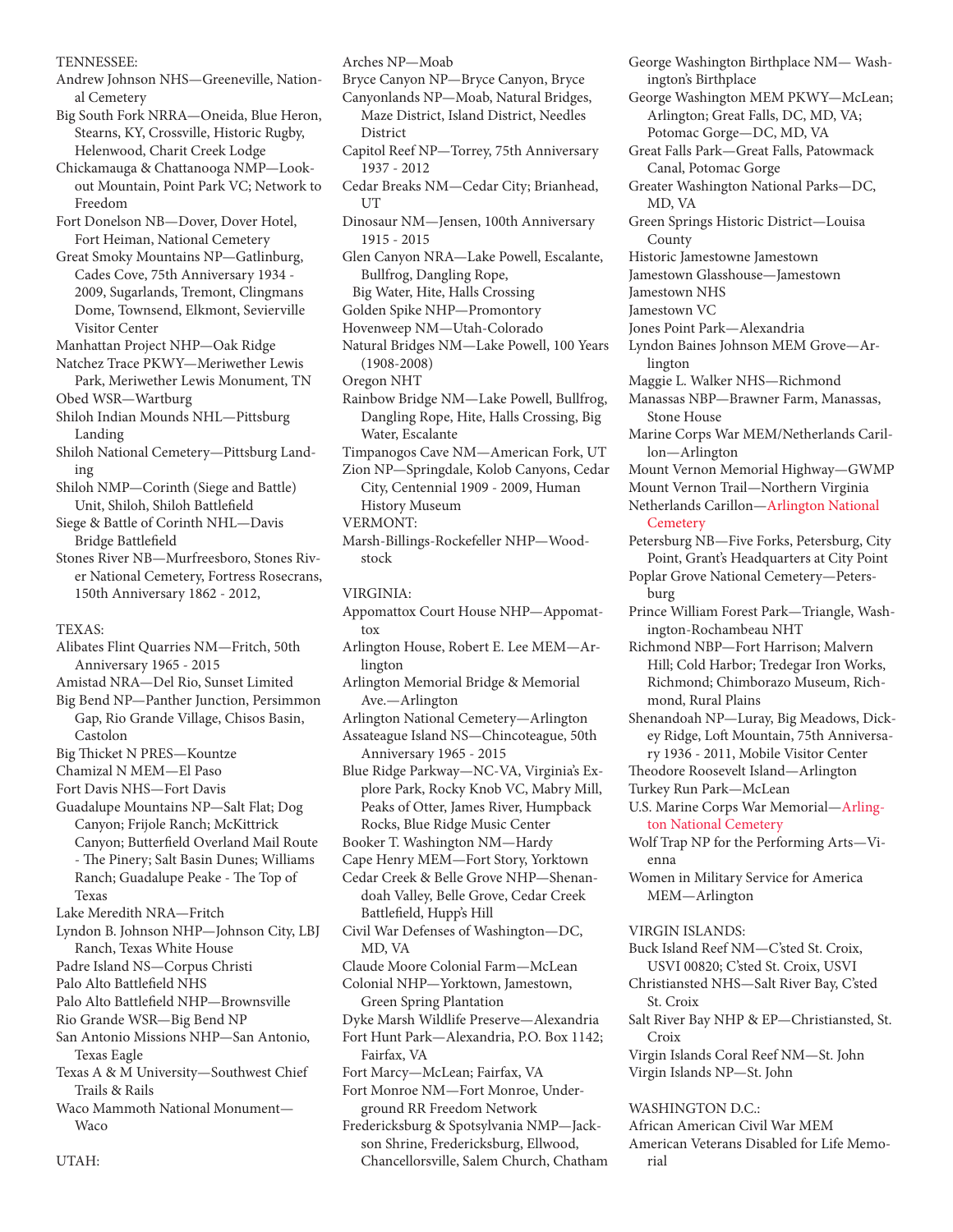Belmont-Paul Women's Equality NM C & O Canal NHP—Georgetown, Washington Capitol Hill Parks Carter G. Woodson Home NHS Chesapeake & Ohio Canal NHP Civil War Defenses of Washington—DC, MD, VA; Fort DeRussy, 150th Anniversary of the Civil War, Fort Stevens Constitution Gardens Department of the Interior District of Columbia War Memorial District of Columbia World War MEM East Potomac Park Ford's Theatre NHS—Petersen House Fort Circle Parks Fort DuPont Park Francis Scott Key Memorial Franklin Delano Roosevelt MEM Frederick Douglass NHS George Gordon Meade Memorial George Mason MEM Georgetown Waterfront Park Greater Washington National Parks—DC, MD, VA Japanese American Memorial John Ericsson MEM John Paul Jones MEM Kenilworth Park and Aquatic Gardens Korean War Veterans MEM Lady Bird Johnson Park Lincoln MEM—Centennial The Lockkeeper's House Lyndon B. Johnson Memorial Grove Martin Luther King Jr. Memorial Mary McLeod Bethune Council House NHS MEM to the 56 Signers of the Declaration of Independence Montrose and Dumbarton Oaks Parks National Capital Parks - Central National Capital Parks - East National Capital Region National Cherry Blossom Festival National Independence Day Celebration National Mall National Mall & Memorial Parks, Northeast Regional National Park Service Headquarters Navy - Marine Memorial NPS Washington Support Office Pennsylvania Avenue NHS Petersen House Potomac Heritage NST President's Park–The White House Rock Creek and Potomac Parkway Rock Creek Park—Klingle Mansion, Old Stone House, Peirce Mill, Meridian Hill Park Rock Creek Nature Center & Planetarium Signers of the Dec of Ind MEM Suitland Parkway Theodore Roosevelt Island Thomas Jefferson Memorial

Titanic Memorial Ulysses S. Grant MEM U.S. Navy MEM Vietnam Veterans MEM Vietnam Women's MEM Washington Monument West Potomac Park World War I MEM World War II MEM

WASHINGTON:

Ebey's Landing NH RES—Coupeville, Whidbey Island, Fort Casey State Park Fort Vancouver NHS—Vancouver; Pearson Air Museum Grand Coulee Dam NRA—Fort Spokane, Dry Falls Klondike Gold Rush NHP—Seattle, Coast Starlight, Empire Builder, Outdoor Recreation Information Center Lake Chelan NRA—Newhalem, Stehekin, Sedro-Woolley, Chelan Lake Roosevelt NRA—Coulee Dam, Fort Spokane, Kettle Falls, Spring Canyon, Grand Coulee Dam Lewis & Clark Nat'l & State Historical Parks—Dismal Nitch, Fort Columbia, Cape Disappointment, Middle Village-Station Camp Manhattan Project NHP—Hanford Minidoka NHS—Bainbridge Island Mount Rainier NP—Ashford, Paradise, Longmire, Sunrise, Ohanapecosh, Wilkeson, Carbon River, White River, Tahoma Woods North Cascades NP—Newhalem, Marblemount, Stehekin, Sedro-Woolley, Chelan Olympic NP—Hoh Rain Forest; Hurricane Ridge; Eagle Ranger Station; Elwha Ranger Station; Ozette Ranger Station; Staircase Ranger Station; Kalaloch Ranger Station; Mora Ranger Station; Port Angeles WIC; Quinault Ranger Station; Storm King Ranger Station; Sol Duc Hot Springs; Hoodsport WIC Oregon NHT—Vancouver Ross Lake NRA—Newhalem, Sedro-Woolley, Marblemount San Juan Island NHP—American Camp, Friday Harbor, WA; English Camp, Friday Harbor, WA; Friday Harbor, WA Whitman Mission NHS—Walla Walla Wing Luke Museum—Seattle WEST VIRGINIA: Appalachian NST Bluestone NSR—Glen Jean

Gauley River NRA—Glen Jean

Harpers Ferry NHP—Harpers Ferry, War of 1812 Bicentennial 2012 - 2015 National Parks of Southern West Virginia—

WV

New River Gorge NP & PRES—Canyon

Rim, Canyon Rim Visitor Center, Hinton Visitor Center, Grandview, Grandview Visitor Center, Glen Jean, Sandstone Visitor Center, Thurmond Wheeling NHA—Wheeling

WISCONSIN:

Apostle Islands NL—Bayfield; Little Sand Bay; NGLVC-Ashland, WI; Stockton Island; Raspberry Island

- Ice Age National Scenic Trail—Wisconsin, New Auburn, St. Croix Falls, Camp Douglas
- Ice Age National Scientific Reserve—Wisconsin, Horicon, Baraboo, Campbellsport, Camp Douglas, New Auburn, St. Croix Falls

Meyers Beach—WI

Mississippi National River & Recreation Area—Prescott, WI

St. Croix NSR—Minnesota, St. Croix Falls, Minnesota, Wisconsin, Trego, Marshland District, Namekagon River, Prescott, WI, St. Croix River, St. Croix Visitor Center, Namekagon Visitor Center

WYOMING:

Bighorn Canyon NRA—Crooked Creek, Lovell, Crooked Creek Contact Station

Devils Tower NM—Devils Tower

Fort Laramie NHS—Fort Laramie, Oregon Trail

Fossil Butte NM—Kemmerer

Grand Teton NP—Jenny Lake, Moose, Colter Bay, LSR Preserve

John D. Rockefeller, Jr. Memorial Parkway Mormon Pioneer NHT

Yellowstone NP—Old Faithful Visitor Education Center, Mammoth Visitor Center, Norris Geyser Basin, Canyon Visitor Center, Fishing Bridge Visitor Center, Grant Visitor Center, West Thumb Information Station, Madison Information Station

NATIONAL HERITAGE AREAS:

Abraham Lincoln NHA–Lincoln Home NHS; Alton, IL; Atlanta, IL; Beardstown, IL; Bloomington, IL; Danville, IL; Decatur, IL; Jacksonville, IL; Lerna, IL; Lincoln, IL; Mt. Pulaski, IL; Nauvoo, IL; Pittsfield, IL; Quincy, IL; Shelbyville, IL; Taylorville, IL; Abraham Lincoln Presidential Library; Abraham Lincoln Presidential Museum; Carthage, IL; Clinton, IL; Homer, IL; Lincoln Depot; Lincoln Law Office; Lincoln Tomb; Mahomet, IL; Old State Capitol; Paris, IL; Ottawa, IL; Petersburg, IL; Freeport, IL; Jonesboro, IL; Pontiac, IL

Arabia Mountain NHA—Stonecrest, GA

Atchafalaya NHA—Eunice, LA; Thibodaux, LA; Lafayette, LA, Baton Rouge, LA; Butte La Rose, LA; Vidalia, LA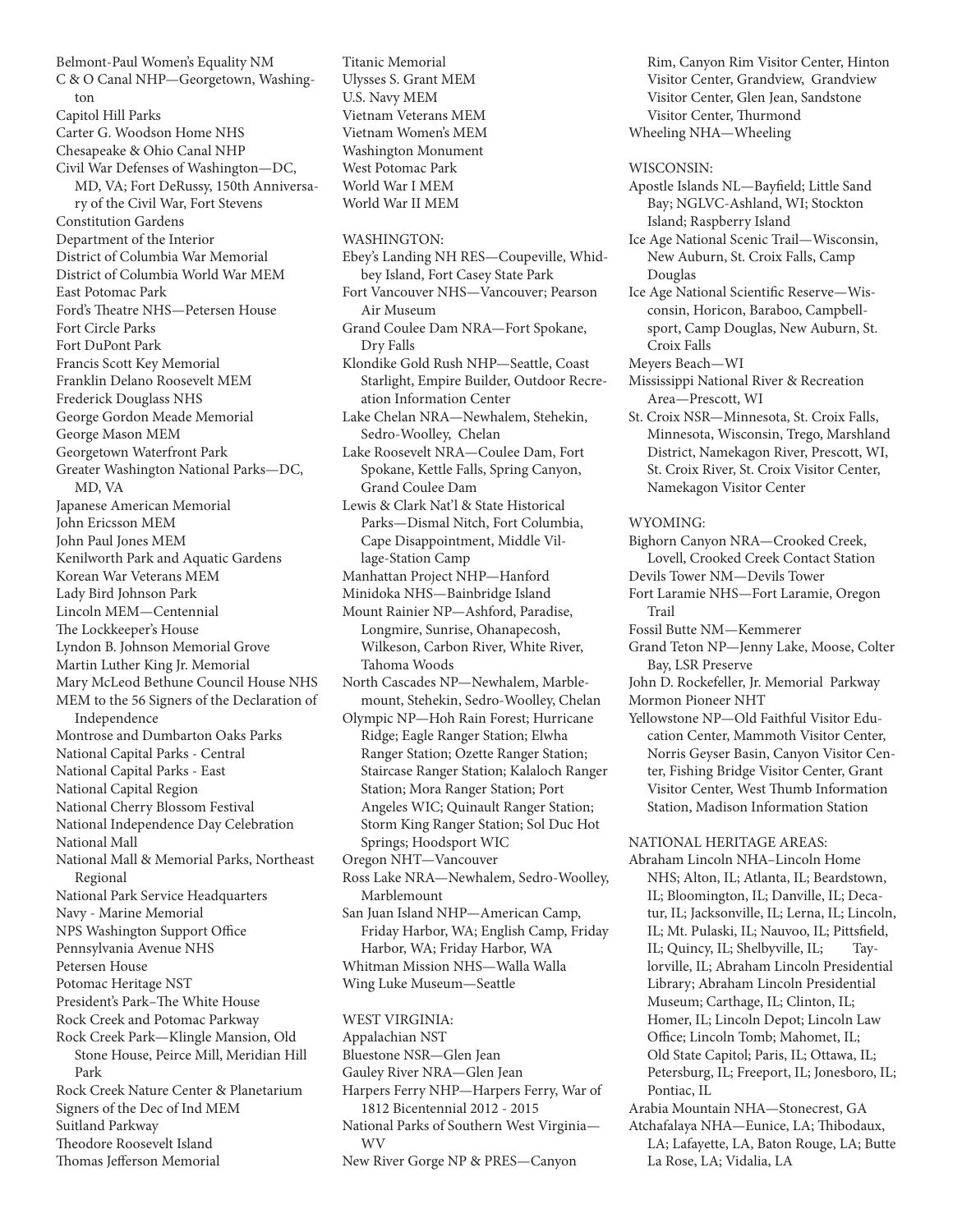- Augusta Canal NHA—Augusta, Headgates, Martinez
- Baltimore National Heritage Area—Baltimore, MD, Maryland
- Blue Ridge NHA—Asheville, NC
- Cache La Poudre River Corridor—Northern Colorado
- Cane River NHA—Natchitoches, Grand Ecore Visitor Center
- Champlain Valley Nat'l Heritage Partnership– Gordon-Center House, Lake Champlain Maritime Museum, Lake Champlain Visitors Center, Missisquoi Nat'l Wildlife Refuge, Plattsburgh State Art Museum, American Museum of Fly Fishing, ECHO Leahy Center for Lake Champlain, Green Mountain National Forest, Saratoga National Historical Park, Lake George Historical Association Museum, Pember Museum of Natural History
- Crossroads of the American Revolution NHA—New Jersey; Lawrence Twp (Maidenhead), NJ; 1761 Brearley House, Lawrence Twp, NJ; David Brearley, NJ Signer of U.S. Constitution; Maidenhead Meadows, NJ; Maidenhead Road/King's Highway, NJ; Abraham Clark Memorial House, Battle of Connecticut Farms, Battle of Springfield, Battle of the Short Hills, Belcher-Ogden Mansion, Boxwood Hall, Caldwell Parsonage, Cannonball House, Carter House, Deacon Andrew Hetfield House, Drake House, Dr. William Robinson Plantation, Elizabeth and Gershom Frazee House, First Presbyterian Church of Elizabeth, King's Highway, Liberty Hall, Littell-Lord Farmstead, Merchants & Drovers Tavern, Miller-Cory House, Osborn Cannonball House, Plainfield Meeting House, Salt Box Museum, Snyder Academy, St. John's Parsonage, The Deserted Village, Washington-Rochambeau NHT, Woodruff House - Eaton Store Museum, Abraham Staats House c. 1740 SBB NJ, Battle of Bound Brook Reenactment

Delaware & Lehigh NHC—Easton, Eastern PA

Erie Canalway NHC—Waterford; Buffalo; Rome; Stillwater; Seneca Falls; AKWAA-BA; Arkell Museum at Canajoharie; Burden Iron Works; Camillus Erie Canal Park; Chittenango Landing Canal Boat Museum; Day Peckinpaugh; Erie Canal Discovery Center; Erie Canal Museum; Erie Canalway Visitor Center; Historic Palmyra Museums; Mabee Farm HS; Mary Jemison; RiverSpark VC; Rochester Museum & Science Center; Sam Patch; Sch'dy CHS History Museum; Schoharie Crossing State Historic Site; Seneca Museum of Waterways & Industry; Spencerport Depot & Canal Museum; Canastota

Canal Town Museum; NPS Trails & Rails; Waterford Harbor VC; Lockport Cave & Underground Boat Ride; Buffalo Niagara Heritage Village; H. Lee White Marine Museum; Theodore Roosevelt Inaugural NHS; Albany Institute of History & Art; Herschell Carrousel Factory Museum; T. Spencer Knight Park and Visitor Center; Waterford Flight; Stephen & Harriet Myers Residence; New York State; Port Byron Canal Heritage Park

- Essex NHA—Essex County, MA; Lynn, Gloucester, Haverhill, Ipswich, Lawrence, Newburyport, Peabody, Salisbury, Saugus, Salem, Rockport, Marblehead, Beverly
- Freedom's Frontier NHA—Lawrence, KS; Manhattan, KS; Alma, KS; Lecompton, KS; Quindaro, KS; St. Joseph, MO; Topeka, KS; Nevada, MO; Manhattan, KS; Fort Scott, KS; Olathe, KS; Ottawa, KS
- Freedom's Way National Heritage Area-MA-NH
- Gullah-Geechee National Heritage Corridor—Castillo de San Marcos NM, Charles Pinckney NHS, Cumberland Island NS, Fort Caroline NM, Fort Frederica NM, Fort Mantanzas NM, Fort Moultrie, Fort Pulaski NM, Fort Sumter NM, Kingsley Plantation, Liberty Square, Moores Creek NB, Timucuan Preserve
- Hudson River Valley NHA—Albany, NY; Albany Heritage Area VC; Albany Institute of History & Art; Albany Pine Bush Preserve; Bear Mountain State Park; Boscobel; Bronck Museum; Burden Iron Works; Caramoor, Clermont SHS; Copake Iron Works; Crailo SHS; D&H Canal Museum; DeWint House; Eleanor Roosevelt NHS; Empire State Plaza Art Collection; FASNY Museum of Firefighting; FDR Library; Fort Montgomer SHS; Fred J. Johnston House; Gomez Mill House; Harness Racing Museum & Hall of Fame; Hart-Cluett House; Hill-Hold Museum; Historic Cherry Hill; Historic Huguenot Street; Home of FDR NHS; Hudson Highlands Nature Museum; Hudson River Maritime Museum; Hudson River Museum; Jacob Blauvelt House; Jay Heritage Center; John Burroughs' Slabsides; John Jay SHS; Knox's Headquarters SHS; Locust Grove Estate; Luykas Van Alen House; Lyndhurst; Manitoga; Martin Van Buren NHS; Mount Gulian Historic Site; National Purple Heart Hall of Honor; New Windsor Cantonment SHS; NYS Capitol; NYS Museum; Olana SHS; Philipse Manor Hall; Poets' Walk Park; Putnam History Museum; Samuel Dorsky Museum of Art; Saratoga NHP; Schuyler Mansion SHS; Senate House and Museum; Sleepy Hollow Cemetery; St. Paul's Church NHS; Staatsburg SHS;
- Stephen & Harriet Myers Residence; Stone Barns Center for Agriculture; Stony Point Battlefield; Storm King Art Center; Ten Broeck Mansion; Thomas Cole NHS; Top Cottage NHS; USS Slater DE-766; Van Wyck Homestead; Vanderbilt NHS; Walkway Over the Hudson; Washington's Headquarters; West Point Foundry Preserve; West Point Museum; Wilderstein; Woodstock Playhouse
- I & M Canal NHC— Willow Springs, Joliet, Isle a la Cache Museum, Utica, Morris, IL; Ottawa, Lyons, I & M Canal Boat, Gaylord Building, Seneca, IL; 30th Anniversary 1984 - 2014, Chicago, IL; Lockport, IL
- JHC Blackstone River Valley NHC—RI & MA
- Journey Through Hallowed Ground NHA— Albemarle - Charlottesville, VA, Antietam NB, Ash Lawn-Highland, Brentsville Courthouse Historic Centre, Carroll - Westminster, MD, Catoctin Mountain Park, Chancellorsville, Chesapeake & Ohio Canal NHP, Culpeper, VA, David Wills House, Eisenhower NHS, Ellwood, Faquier, VA, Frederick, MD, Fredericksurg & Spotsylvania NMP, Gettysburg, PA, Gettysburg NMP, Gettysburg NMP Visitor Center, Greene, VA, Harpers Ferry NHP, JTHG Offices - Waterford, VA, Loudoun, Madison, VA, Manassas NBP Visitor Center, Monocacy NB, Monticello, Montpelier, Nat'l Museum of Civil War Medicine, Newcomer House, Oatlands Historic House & Gardens, Orange, VA, Prince William & Manassas, Rappahannock - Washington, Spotsylvania, VA, Hagerstown, MD, Harpers Ferry, WV
- Kenai Mountains Turnagain Arm NHA— Hope, Portage, Seward, Girdwood
- Lackawanna Heritage Valley NHA-Scranton Mississippi Delta NHA—The Mississippi
	- Delta; Bolivar County; Carroll County; Coahoma County; DeSoto County; Holmes County; Humphreys County; Issaquena County; Leflore County; Panola County; Quitman County; Sharkey County; Sunflower County; Tallahatchie County; Tate County; Tunica County; Warren County; Washington County; Yazoo County; Highway 61 Blues Museum; Birthplace of the Frog; Delta Blues Museum; Cleveland; GRAMMY Museum Mississippi; Bryant's Grocery; Fort Pemberton; Museum of the Mississippi Delta; Robert Johnson Gravesite; Tutwiler **Ouilters**
- Mississippi Gulf Coast NHA—Historic BSL Train Depot, Beauvoir, Biloxi, Biloxi Lighthouse, Biloxi Schooner, The Crosby Arboretum, D'Iberville, Gautier, Grand Bay NERR, Gulfport, Long Beach, Lucedale, Maritime & Seafood Museum, The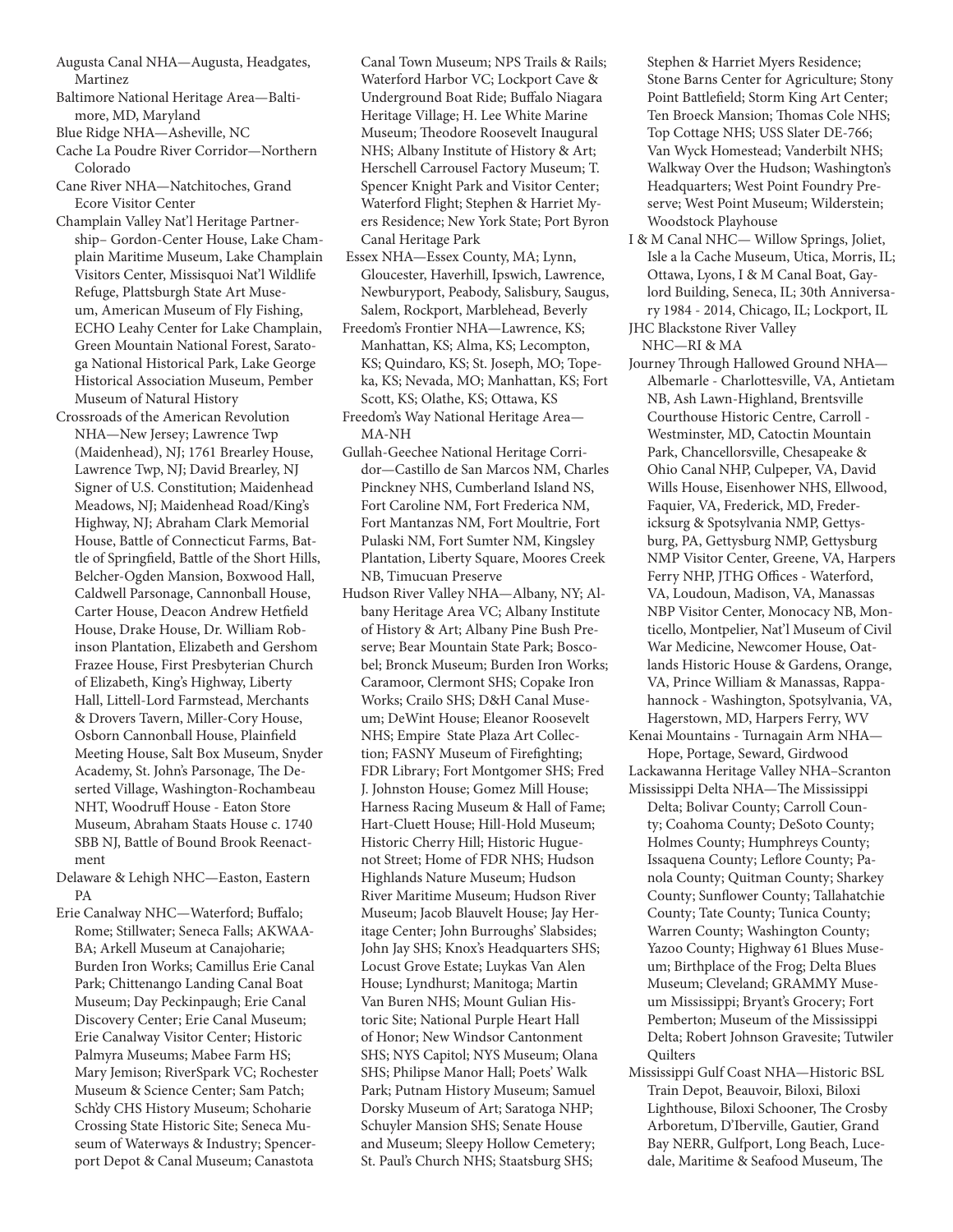Mary C. O'Keefe Cultural Center, Moss Point, Ocean Springs, Ohr - O'Keefe Museum of Art, Pascagoula, Pass Christian, Poplarville, Charnley-Norwood House, De Soto National Forest, Dizzy Dean Welcome Center, FLY GPT, Gulf Islands NS Davis Bayou, Hancock Co. Welcome Center, Headquarters, INFINITY Science Center, Jackson County Chamber, La Pointe - Krebs Museum, Lucedale - George Co. Library, Lynn Meadows Discovery Center, Jackson Co. Welcome Center, Pascagoula River Audubon Center, Pearl River Co. Welcome Center, Stone County, Visit MS Gulf Coast, Walter Anderson Museum of Art, Waveland Ground Zero Hurricane Museum, Historic Grass Lawn, Intermodal Tourist Center

- Mississippi Hills NHA—Historic Corinth, Tupelo, Columbus, Corinth, DeSoto County, Holly Springs, New Albany, Oxford, Starkville, Tishomingo County, Iuka, Tupelo - Birthplace of Elvis Presley, Elvis Presley Birthplace and Museum, Historic DeSoto County Courthouse, Historic Lafayette County Courthouse, Ida B. Wells-Barnett Museum, L.Q.C. Lamar House Museum, Rust College, Tennessee Williams Home, Tupelo Hardware Store, Union County Heritage Museum, University of Mississippi Lyceum, William Faulkner's Rowan Oak, (Stephen D.) Lee Home Museum
- MotorCities NHA—Auburn Hills, Brooklyn, Ypsilanti, Dearborn, Westland, Flint, Detroit, Lansing, The Henry Ford NHL, Grosse Pointe Shores, Irish Hills, Dundee, Ford Piquette Avenue Plant, Michigan Firehouse Museum, Northville, Plymouth, Willow Run Airport, Saline, Rochester, Greenfield Village, Automotive Hall of Fame, Detroit Historical Museum, Detroit Institute of Arts, Durant - Dort Carriage Company, Edsel and Eleanor Ford House, Gilmore Car Museum, GM - Renaissance Center, Historic Fort Wayne, Meadow Brook Hall, Michigan Firehouse Museum, Michigan Historical Center, Michigan Military Tech. & Hist. Soc., Nankin Mills, Old Mill Museum, Plymouth Historical Museum, R.E. Olds Transportation Museum, Roush Automotive Collection, Sloan Auto Museum, Stahls Automotive Foundation Museum, Walker Tavern Historic Site, Yankee Air Museum, Ypsilanti Automotive Heritage Museum
- Muscle Shoals NHA—Florence, AL, Helen Keller Birthplace, Mooresville, Old State Bank, Pond Spring, Red Bay Museum, WC Handy Home, Alabama Chanin, Alabama Music Hall of Fame, Belle Chevre, Oakville Indian Mound, Rock Bridge Canyon, Wheeler Wildlife Refuge
- National Aviation Heritage Area—WACO Air Museum; Armstrong Air & Space Museum; Woodland Cemetery & Arboretum; Wright B. Flyer
- National Coal Heritage Area—Ashland Company Store, Beckley, Beckley Mine, Bramwell Depot, Matewan NHL, Fayette Station Rd., Thurmond Trail Depot, Oak Hill, WV; Whipple Company Store, Matewan Depot, Sandstone, Princeton Railroad Museum, Mine Wars Museum, Country Roads Byway; Hinton Railroad Museum; Central City Museum; Paint Creek Scenic Trail; Tamarack
- Niagara Falls NHA—Lewiston, Niagara Falls, Youngstown
- Ohio & Erie National Heritage Canalway— Akron, Boston, Canton, Cuyahoga Hts., Cuyahoga Falls, Valley View, Cleveland History Center/University Circle, Richard Howe House, Canal Fulton, High Point of the Canal, Historic Zoar Village, Hale Farm & Village, Century Cycles, Brecksville Nature Center, CanalWay Center, Mustill Store Museum Akron, OH
- Oil Region National Heritage Area—De-Bence Antique Music World, Drake Well Museum, Oil City, PA; Pumping Jack Museum, Venango Museum
- Rivers of Steel NHA—Battle of Homestead 1892, Bost Building NHL, Carrie Furnaces NHL, W.A. Young & Sons Machine Shop
- Sangre de Cristo NHA—San Luis Valley
- Schuylkill River Greenways NHA—Southeastern PA, Philadelphia, Elverson, Pottstown, PA; Valley Forge
- Shenandoah Valley Battlefields NHD—Belle Grove; Burwell-Morgan Mill; Cedar Creek and Belle Grove NHP; CCHA Museum; CrossRoads Heritage Center; Edinburg Mill; Grand Caverns; Hardesty-Higgins House; Kernstown Battlefield; Long Branch; Luray Valley Museum; McDowell Battlefield; Newtown History Center; Old Court House Civil War Museum; Port Republic Museum; R.R. Smith Center; Strasburg Museum; SVBF HQ - New Market, VA; The Heritage Museum; VA Museum of the Civil War; Warren Heritage Society; Warren Rifles Confederate Museum; Winchester-Frederick VC; Woodrow Wilson Library
- Silos & Smokestacks NHA—Amana Heritage Museum, Fossil & Prairie Park, Gilbertson Park, Grout Museum District, Indian Creek Nature Center, Living History Farms, Mines of Spain, Nat'l Czech & Slovak Museum, The Putnam Museum, State Historical Museum, Vesterheim Museum, Family Museum, Iowa's Dairy Center, Cedar Rapids Museum of Art, African American Museum of Iowa, Calkins Na-
- ture Area, Center Grove Orchard, Hardin County Farm Museum, Hartman Reserve, Hurstville Interpretive Center, Ice House Museum, Jasper County Historical Museum, Maier Rural Heritage Center, Mathias Ham House, Motor Mill, National Farm Toy Museum, National Mississippi River Museum, Sawmill Museum, Waterloo, IA; U of I Natural History Museum, Wapsipinicon Mill
- Tennessee Civil War NHA—Murfreesboro, Shiloh/Pittsburg Landing
- The Last Green Valley NHC—CT MA, Lebanon Historical Society Museum, Norwich Heritage & Regional Visitors Center, Old Sturbridge Village, Prudence Crandall Museum, Roseland Cottage; Samuel Slater Experience; Clara Barton Birthplace Museum; Windham Textile & History Museum
- Upper Housatonic Valley NHA—CT, MA

NATIONAL TRAILS:

- Ala Kahakai NHT—Honaunau, Kawaihae, Kailua Kona, Volcano, Hawaii Island
- Appalachian NST—Maine to Georgia, Shenandoah National Park, Blairstown, NJ
- Bent's Old Fort HS—Santa Fe Trail
- California NHT—MO, OK, KS, NE, CO, WY, UT, ID, NV, CA, OR; Council Bluffs, IA; Echo Information Center, UT; Wells, NV; California Trail Interpretive Center, Elko, NV; NHT Interpretive Center, WY; City of Rocks NR, ID; Donner-Reed Museum, UT; Fossil Butte NM, WY; Harry S Truman NHS, MO; Mormon Station SHP, NV; Fort Churchill SHP, NV; Trailside Center, MO; Marshall County VC, KS; Fort Bridger, WY; Fairway, KS; Hollenberg Pony Express Station SHS; Martin's Cove, WY; Alexander Majors House, MO; Lassen Volcanic NP, CA; Fort Kearney SHP, NE; National Frontier Trails Museum, MO
- Captain John Smith Chesapeake NHT— Jamestown, VA; Annapolis, MD; Chesapeake Bay, Yorktown, VA, George Washington Birthplace NM, VA; Thomas Stone NHS, MD; Fort Monroe, VA; Wrightsville, PA; Belle Isle State Park; Caledon State Park; Chickahominy Riverfront Park; Chippokes Plantation State Park; First Landing State Park; Henricus Historical Park; James City County, VA; Kiptopeke State Park; Leesylvania State Park; Mason Neck State Park; Mathews, VA; Reedville, VA; Vienna, MD; Westmoreland State Park; York River State Park; Deltaville, VA; Fort Washington, MD; Havre de Grace, MD; Historic St. Mary's City, MD; Jefferson Patterson Park & Museum, Onancock, VA, Oxon Hill, MD,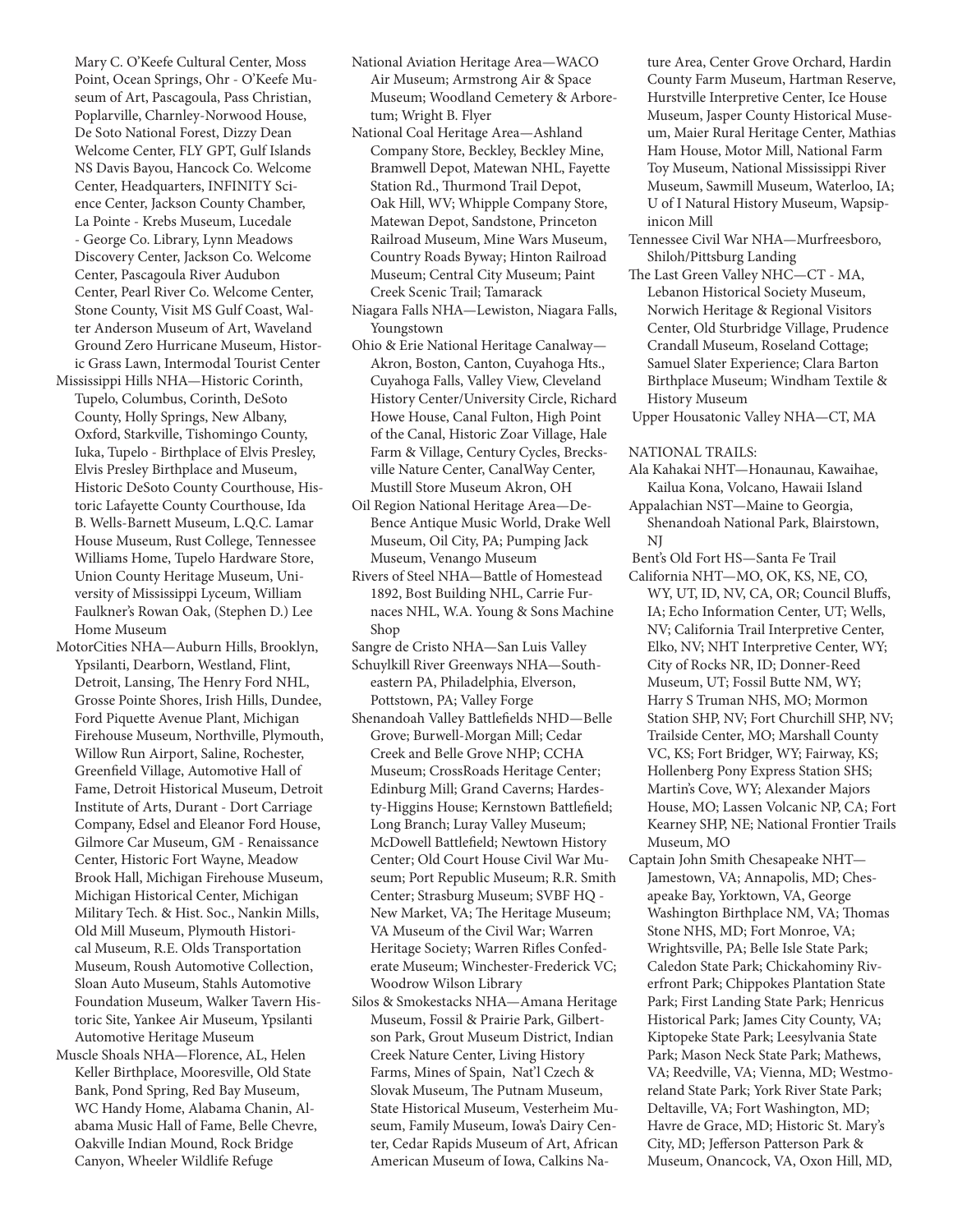Piscataway Park, MD, Point Lookout State Park, MD, Richmond, VA, Smallwood State Park, MD, Urbanna, VA; Chestertown, MD; Columbia, PA; Gloucester, VA; Great Falls, MD; Sandy Point State Park, MD; Warsaw, VA; Port Tobacco, MD

- Chesapeake Bay Gateways Network—Baltimore; DC, MD, VA; Port Tobacco, MD; Chesapeake Bay; Washington's Birthplace, VA; Jefferson Patterson Park & Museum; Roving Ranger; Annapolis, MD; Columbia Crossing River Trails Center; Zimmerman Center for Heritage; Sultana Education Foundation
- Continental Divide NST—Pine, CO, Pagosa Springs, CO, South Fork, CO, Chama, NM, Cuba, NM, Pie Town, NM, Silver City, NM, Pinedale, WY
- El Camino Real de Tierra Adentro NHT— Albuquerque Museum, NM; Bosque del Apache National Wildlife Refuge, NM; Casa San Ysidro, NM; Coronado State Monument, NM; El Rancho de las Golondrinas, NM; Fort Craig NHS, NM; Fort Selden, NM; Mesilla Plaza, NM; Palace of the Governors, NM; Sevilleta National Wildlife Refuge, NM, Chamizal National Memorial, TX; El Paso Museum of History, TX; Gutiérrez-Hubbell House, NM, Museum of Spanish Colonial Art, NM; Farm & Ranch Heritage Museum; Los Portales Museum, New Mexico History Museum, NM; NM Public Lands Info Ctr.; National Historic Trail
- El Camino Real de los Tejas NHT—Texas, Louisiana, Caddo Mounds SHS, TX; Cane River Creole NHP, LA; Cane River National Heritage Area, LA; Casa Navarro SHS, TX; Dimmit County Public Library, TX; El Camino Real de los Tejas Travel Info Ctr, TX; Fort Boggy SP, TX; Fort Jesup SHS, LA; Fort St. Jean Baptiste SHS, LA; Goliad SP & Mission Espiritu Santo SHS, TX; Los Adaes State Historic Site, LA; McKinney Falls SP, TX; Mission Tejas SP, TX; Monument Hill & Kreische Brewery SHS, TX; Nacogdoches Convention & Visitors Bureau, TX; Natchitoches Convention & Visitors Bureau, LA; Republic of the Rio Grande Museum, TX; San Antonio Missions NHP, TX; The Stone Fort Museum, TX; Villa Antigua Border Heritage Museum, TX; Mission Dolores State Historic Site; National Historic Trail
- Ice Age Floods National Geologic Trail— Columbia Gorge Discovery Center; Dry Falls State Park; Fort Spokane; Montana Natural History Center; Multnomah Falls; National Bison Range; Vista House; Bitterroot Valley, MT; Cape Disappointment State Park; Farragut State Park; Grand Coulee Dam; The REACH Museum; Tualatin, OR; Turnbull National Wildlife

Refuge

Ice Age NST—WI, Empire Builder Iditarod NHT—Alaska

- Juan Bautista de Anza NHT—Casa Grande, CHIS-Ventura, Santa Barbara, Presidio-Mott, JOMU-Martinez, SAMO-1000 Oaks, AZ, CA, Tubac Presidio, Saguaro NP, Fort Point, Anza-Borrego; Tumacacori, AZ; Coast Starlight; John Muir NHS; Presidio of SF; Tubac Pres SHP, Tumacacori NHP, Picacho Peak SP, Yuma Crossing NHA, Channel Islands NP, San Juan Bautista SHP, Santa Teresa County Park; Anza-Borrego Desert SP, CA; Casa Grande Ruins NM, AZ; Santa Monica Mountains NRA, CA; Golden Gate Bridge; Griffith Park; Gila Bend, AZ; Sonoran Desert National Monument; Mexico; Mission Dolores; Mission San Gabriel, Peralta Hacienda; Presidio de Sánta Barbara; Presidio de Tucson, El Pueblo de Los Angeles, Las Lagunas de Anza, Mission San Antonio, Mission San Luis Obispo, Roberto Adobe-Suñol House, Atascadero, CA; Hacienda de la Canoa, Monterey, CA, Big Break, Fort Ord NM, Pismo Beach, CA, Roving Ranger, Lake Perris SRA
- Lewis and Clark NHT—St. Louis, MO; Omaha, NE; Wisdom, MT; Three Forks, MT; Pierre, SD; Spalding, ID; Washington; Oregon; North Dakota; Chamberlain, SD; Ft. Kaskaskia, IL; Hartford, IL; Ft. Randall Dam, SD; Sioux City, IA; SD-NE; Empire Builder; Missouri Headwaters; Lewis & Clark Trail SP; Beacon Rock; Sacajawea State Park; Cape Disappointment; Fort Columbia; Station Camp; Bonneville Lock & Dam; Fort Mandan, ND; Harpers Ferry, WV; Fort Stevens - OR; Council Bluffs, IA; Fort Osage, MO; Pompeys Pillar Nat'l Monument; Bitterroot Valley, MT; Lolo Pass, ID; Great Falls, MT; Travelers' Rest, National Frontier Trails Museum, MO; Sioux City Lewis & Clark Center, IA; Canyon Ferry Reservoir, MT; Fort Benton, MT; Yellowstone Gateway Museum, MT; Fort Peck, MT; The Dalles Lock and Dam; Lapwai, ID; Lemhi County, ID; Nebraska City, NE; St. Charles, MO; Trail of Tears State Park, MO; Historic Locust Grove, KY; Steubenville, OH; Yankton, SD; Massac State Park; Big Bone Lick SHS
- Mormon Pioneer NHT—IL, IA, NE, WY, UT; Council Bluffs, IA; Echo Information Center, UT; NHT Interpretive Center, WY; Martin's Cove, WY; Scotts Bluff NM, NE, Mormon Station SHP, NV; Fort Bridger, WY; National Frontier Trails Museum, MO; Historic Nauvoo; Historic Winter Quarters, NE; Sixth Crossing, WY; Church History Museum, UT; Prairie Trails Museum, IA

Natchez Trace NST—AL, MS, TN

- Nez Perce NHT—Wisdom, MT; Nee-Mee-Poo Trail
- North Country NST—Wisconsin, Michigan, New York, Minnesota, North Dakota, Pictured Rocks NL, Ohio, Pennsylvania, Munising, MI, Grand Marais, MI, Fort Ransom, ND, Lowell, MI, Carlton, MN, Madison, WI, Crown Point SHS, NY, Fergus Falls, MN, Itasca State Park, MN, Douglas County, WI, Finger Lakes National Forest, NY; Jay Cooke State Park, MN
- Old Spanish NHT—Arizona; Fredonia, AZ; Page, AZ; Marble Canyon, AZ; Barstow, CA; Kelso, CA; Los Angeles, CA; Dolores, CO; Durango, CO; Fort Garland, CO; Fruita, CO; Grand Junction, CO; Gunnison, CO; Montrose, CO; Mosca, CO; Saguache, CO; San Luis, CO; Abiquiú, NM; Farmington Field Office - La Plata, NM; Pilar, NM; Taos, NM; Boulder City, NV; Las Vegas, NV; Big Water, UT; Cedar City, UT; Green River, UT; Kanab, UT; Monticello, UT; Richfield, UT; St. George, UT; Mesquite, NV; Gooseberry, UT; Bullfrog, UT; Moab Information Center, UT; AZ, CA, CO, NV, NM, UT; Anasazi Heritage Center, CO; Arches NP, UT; BLM Barstow Field Office, CA; BLM Cedar City Field Office, UT; Dolores Public Lands Office, CO; BLM Grand Junction Field Office, CO; BLM Gunnison Field Office, CO; BLM Kanab Field Office, UT; BLM Las Vegas Field Office, NV; BLM Richfield Field Office, UT; Saguache Ranger District, CO; BLM Taos Field Office, NM; Montrose Public Lands Center, CO; Colorado NM, CO; Curecanti NRA, CO; El Pueblo de Los Angeles Historical Monument, CA; Fort Garland Museum, CO; Glen Canyon NRA, AZ; Grand Staircase-Escalante NM, UT; Great Sand Dunes NP & PRES, CO; John Wesley Powell River History Museum, UT; Lake Mead NRA, NV; Moab Information Center, UT; Mojave N PRES, CA; Mojave River Valley Museum, CA; Navajo NM, AZ; Pipe Spring NM, AZ; Public Lands Information Center, NM; Red Rock Canyon NCA, NV; Rio Grande Gorge VC, NM; Route 66 Mother Road Museum, CA; Saguache County Museum, CO; San Juan National Forest, CO; Cimarron; Powell Museum, AZ; NM, CO, AZ, UT, NV, CA; Red Pueblo Museum, AZ, BLM Monticello Field Office, UT; Pueblo de Abiquiu Cultural Center, NM; San Luis Valley Museum, CO; Desert Discovery Center, CA, BLM Farmington Field Office, NM, Aztec, NM; Canyons of the Ancients VC & Museum; New Mexico History Museum, NM; Palace of the Gov-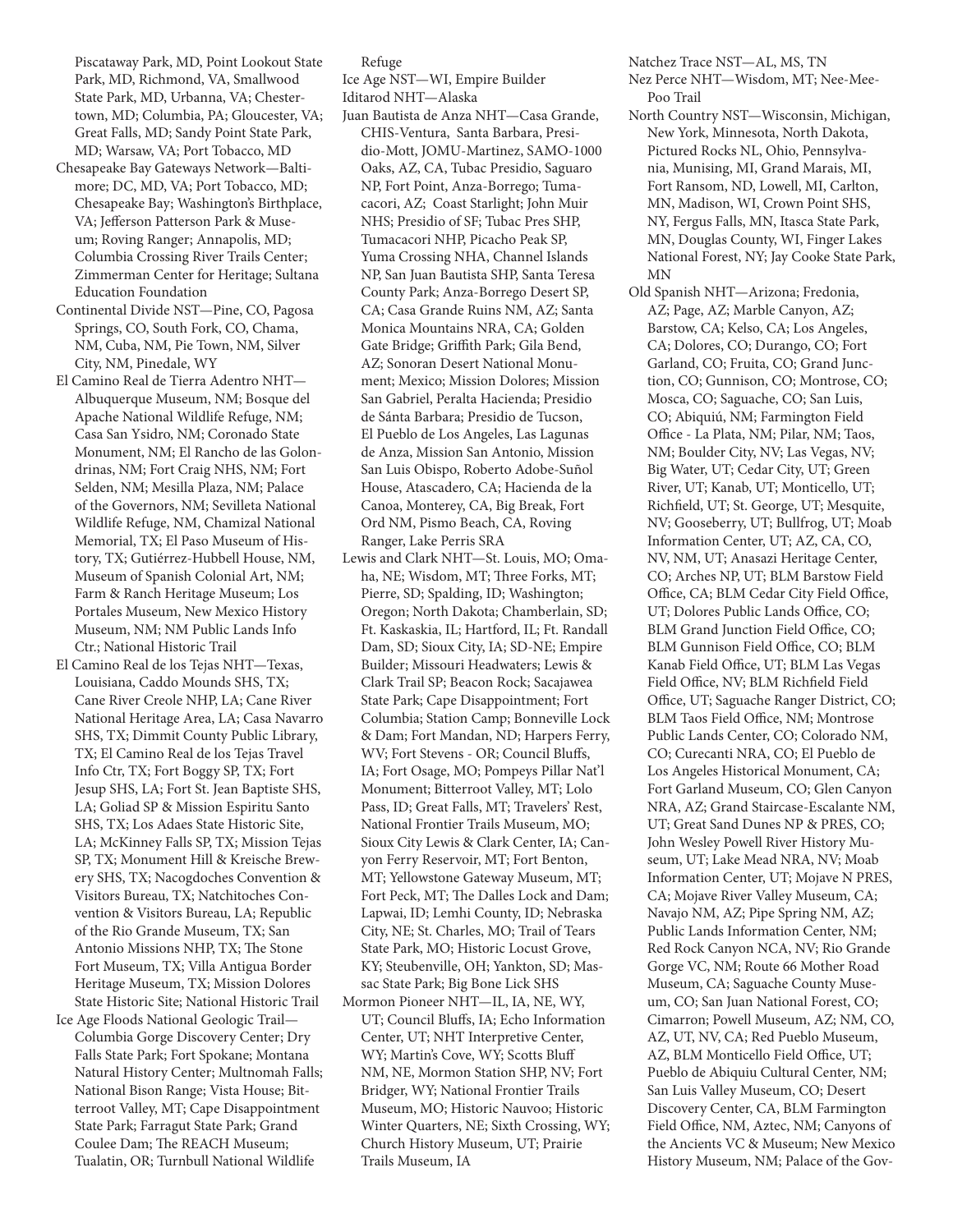ernors, NM, Arizona/Utah, Kelso Depot; Fishlake National Forest - Gooseberry, UT; Museum of Moab, UT; National Historic Trail

- Oregon NHT—Homestead NHP, NE; Baker City, OR; NHT Interpretive Center, WY; Fort Vancouver NHS, WA; Hagerman Fossil Beds NM, ID; Scotts Bluff NM, NE; Whitman Mission NHS, WA; Trailside Center, MO; Marshall County VC, KS; Fort Bridger, WY; Oregon City, OR; Fairway, KS; Craters of the Moon NM & PRES; Fossil Butte NM; Hollenberg Pony Express Station SHS; Martin's Cove, WY; McLoughlin House, OR; Harry S Truman NHS, MO; Alexander Majors House, MO; Three Island Crossing SP, ID; American Solar Challenge 2018; Fort Kearney SHP, NE; National Frontier Trails Museum, MO
- Overmountain Victory NHT—SC; Blue Ridge Parkway; W. Kerr Scott Dam and Reservoir; Abingdon, VA; Tennessee; VA, TN, NC, SC
- Pacific Crest NST—CA, OR, WA
- Pacific Northwest NST—Whitefish, MT
- Pony Express NHT—MO, KS, NE, CO, WY, UT, NV, CA; Echo Information Center, UT; B.F. Hastings Building, CA; Casper, WY; Martin's Cove, WY; Scotts Bluff NM, NE; Mormon Station SHP, NV; Fort Churchill SHP, NV; PX Home Station, KS; Pony Express National Museum, MO; Fort Bridger, WY; Camp Floyd State Park; Hollenberg Pony Express Station SHS, Old Sacramento Visitor Center, CA; Fort Sedgwick Museum, CO; Alexander Majors House, MO; Fort Kearney SHP, NE
- Potomac Heritage Trail—Northern Virginia Potomac Heritage NST—Washington D.C.; Great Falls, MD; Sharpsburg, MD; Williamsport, MD; Hancock, MD; Cumberland, MD, Alexandria, VA; Algonkian Regional Park, VA; Fort Washington Park; Great Falls Park, VA; Harpers Ferry, WV; Laurel Ridge State Park; Meyersdale, PA; Ohiopyle State Park; Oxon Hill, MD; Piscataway Park; Point State Park; Prince William Forest Park; Riverbend Park; Turkey Run, VA; West Newton, PA, Accokeek, MD, Brunswick, MD, Caledon Natural Area, VA, Caledon State Park, VA, Chatham Manor, VA, Fort Frederick, MD, Washington's Ferry Farm, VA; George Washington Birthplace, VA; Historic St. Mary's City, MD; Leesylvania State Park, VA; Point Lookout State Park, MD; Reedville, VA; Rippon Lodge, VA; Stratford Hall Plantation, VA; Thomas Stone NHS, MD; Westmoreland State Park, VA; Homestead, PA, Munhall,
	- PA; Fort Washington Park, Occoquan, VA, Leonardtown, MD, Ohiopyle, PA;

Rockwood, PA, Great Allegheny Passage, Falmouth, VA, Port Tobacco, MD, Rock Creek Park, DC, Woodlawn, VA, St. Clements Island SP, MD, Suitland Parkway, MD; Smallwood State Park, MD; St. Mary's County Museum Division, MD

- Santa Fe NHT—Fort Union, NM; Ft. Larned, KS; La Junta, CO; Missouri; Kansas; Colorado; New Mexico; Cimarron Chamber of Commerce & Visitor Center, NM; Capulin Volcano; Museum of Spanish Colonial Art, NM; Arrow Rock SHS, MO; Boggsville Historic Site, CO; Cimarron Nat'l Grassland, KS; Comanche Nat'l Grassland, CO; Coronado Quivira Museum, KS; Fort Larned NHS, KS; Fort Osage National Historic Landmark, MO; Harry S Truman NHS, MO; Herzstein Memorial Museum, NM; Historic Adobe Museum, KS; Kaw Mission State Historic Site, KS; Kiowa National Grassland, NM; Lanesfield Historic Site; Mahaffie Stagecoach Stop & Farm, KS; MO, KS, CO, NM, OK; Morton County Historical Society Museum, KS; National Frontier Trails Museum, MO; Palace of the Governors, NM; Pecos NHP, NM; Santa Fe Trail Center, KS; Santa Fe Trail Museum, NM; Shawnee Indian Mission, SHS, KS; Trailside Center, MO; Trinidad History Museum, CO; Trinidad Lake State Park, CO; Barton County Historical Society, KS, El Rancho de las Golondrinas, New Mexico History Museum, NM, Las Vegas Citizens for Historic Preservation, NM Public Lands Info Ctr., Bent's Old Fort NHS, CO; 200<sup>th</sup> Anniversary 2021
- Star-Spangled Banner NHT— Annapolis, MD; Bladensburg Waterfront Park; Fort Washington, MD; Tangier, VA; Washington, DC; DC, MD, VA; Dumbarton House; Navy Yard - Washington, D.C.; Oxon Hill, MD, George Washington Birthplace NM, VA; Bladensburg, MD; Havre de Grace Visitor Center; Hollywood, MD; Calvert Marine Museum; Chesapeake Bay Maritime Museum; Chesapeake Bay, Port Tobacco, MD; Jefferson Patterson Park & Museum; St. Clement's Island Museum; Rodgers Tavern - Perryville, MD; Pride of Baltimore II; Hampton NHS; Star-Spangled Banner Flag House
- Trail of Tears NHT—Fort Smith NHS; NC, GA, TN, KY, IL, MO, OK, AR; Arkansas Post; NC, GA, TN, KY, AL, IL, MO, OK, AR; Georgia; Great Smoky Mountains NP - Oconaluftee, NC; Alabama; Great Smoky Mountains NP - Sugarlands, TN; Arkansas; Kentucky; Missouri; Illinois; Oklahoma, Meigs County, TN, Hopkinsville, KY; Pea Ridge NMP; Fort Payne; Columbus-Belmont SP, KY; Chattanooga,

TN; Cherokee County Historical Museum, NC; Chief Vann House SHS, GA; Chieftains Museum/Major Ridge Home, GA; George M. Murrell Home, OK; Mark Twain NF - Poplar Bluff, MO; Mark Twain NF - Potosi, MO; Mark Twain NF - Rolla, MO; Mark Twain NF - Salem, MO; Moccasin Bend Nat'l Archeological District, TN; Museum of the Cherokee Indian, NC; New Echota-Cherokee Capital SHS, GA; Sequoyah Birthplace Museum, TN; Trail of Tears State Forest, IL; Trail of Tears State Park, MO; Shiloh NMP, TN; Cherokee Heritage Center, OK; Lake Dardanelle SP, AR; Mount Nebo State Park, AR; Pinnacle Mountain State Park, AR; Petit Jean State Park, AR; Red Clay SHP, TN, Hiwassee River Heritage Center, TN, Cherokee Removal MEM Park, TN; Historic Blythe Ferry, Tennessee River Museum; Stones River NB, TN; Audubon Acres, TN; Little River Canyon N PRES, Trail of Tears Commemorative Park, Trail of Tears Assoc., OK; Old Jefferson, TN; Webber Falls Museum, OK; Hidden Springs, Shawnee NF, IL; Mississippi Bluffs, Shawnee NF, IL; History Museum on the Square, MO; Tennessee Aquarium - Chattanooga; Natchez Trace PKWY - Meriwether Lewis Site, TN; Natchez Trace PKWY - Mount Locust, MS; Natchez Trace PKWY - Ridgeland, MS; Natchez Trace PKWY - Tupelo, MS; National Historic Trail

- Underground Railroad Freedom Network— Arlington House, R. E. Lee MEM; Boston Af Amer NHS; C & O Canal NHP; Cuyahoga Valley NP; Dry Tortugas NP; Fort Donelson NB; Fort Pulaski NM; Fort Raleigh NHS; Frederick Douglass NHS; Hampton NHS; Harpers Ferry NHP; Independence NHP; Jefferson Nat'l. Exp. Mem.; Minute Man NHP; New Bedford Whaling NHP; Oxon Cove Park; Stones River NB; Women's Rights NHP; Lincoln Home NHS; Salem Maritime NHS; President Street Station; DC, MD, VA; New Castle Court House Museum; Port Tobacco, MD; Christiansted NHS; Cape Hatteras NS; Fort Scott NHS; Fort Monroe NM; Petersburg NB; Monocacy NB; Harriet Tubman UGRR NHP; Washington's Birthplace, VA; Allegheny Portage Railroad NHS; Harriet Tubman NHP, Jefferson Patterson Park & Museum, St. Mary's County Museum Division, MD
- Washington-Rochambeau Revolutionary Route NHT—DC, MD, VA; CT DC DE MA MD NJ NY PA RI VA; Geo. Washington Birthplace NM, VA; Philadelphia, PA; Port Tobacco, MD; Lawrence Twp (Maidenhead), NJ; South Bound Brook, NJ; Rodgers Tavern -